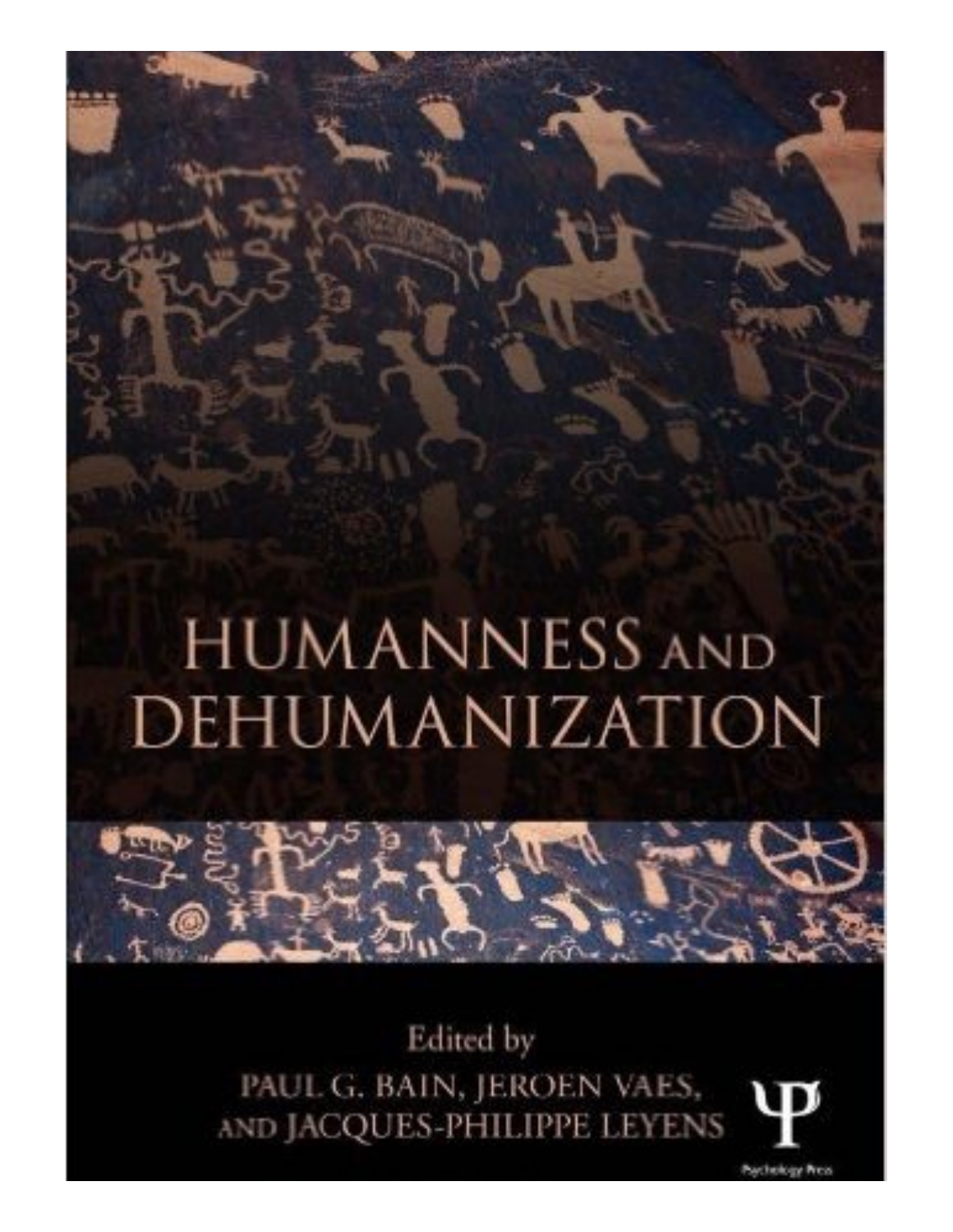# **9 Cops and Criminals**

The Interplay of Mechanistic and Animalistic Dehumanization in the Criminal Justice System

*Rebecca C. Hetey and Jennifer L. Eberhardt* 

# **Perspectives on Dehumanization**

Scholars have defined and studied dehumanization in many different ways. Some humanities scholars, for example, have focused on language as a building block of dehumanization and have identified metaphors in both ancient and modern languages that pejoratively refer to humans as animals (Spence, 2001). Linguists point out that such metaphors, far more than mere rhetorical flourishes, actually shape thought (Lakoff  $\&$  Johnson, 1980). Sociologists have focused on the collective dynamics of dehumanization and contend that state sponsored race-based ideologies can lead to dehumanization and ultimately, genocide (Hagan & Rymond-Richmond, 2008). Social psychologists have found that people believe outgroup members are less likely than members of their own group to experience uniquely human emotions such as pride, jealousy, passion, and guilt. These researchers refer to the denial of such secondary emotions as infrahumanization and stress its operation in everyday contexts (Leyens, Demoulin, Vaes, Gaunt, & Paladino, 2007; Leyens et al., 2000, 2001).

In an effort to integrate this diffuse literature, Haslam (2006) has outlined two distinct forms of dehumanization: animalistic and mechanistic. In one, humans are reduced to animals, and in the other to machines. In this chapter, we examine both forms of dehumanization in the context of criminal justice. We present research demonstrating how criminals are reduced to animals and police officers to machines. Most importantly, we demonstrate, for the first time, that these two forms of dehumanization may operate in an interdependent fashion, with each facilitating and reinforcing the other.

#### *Animalistic Dehumanization*

Thinking of humans as animals dehumanizes them by divesting them of uniquely human characteristics such as rationality, morality, and civility (Haslam, 2006). As Haslam notes, this form of dehumanization is often applied to ethnic and racial out-groups, and has attracted considerable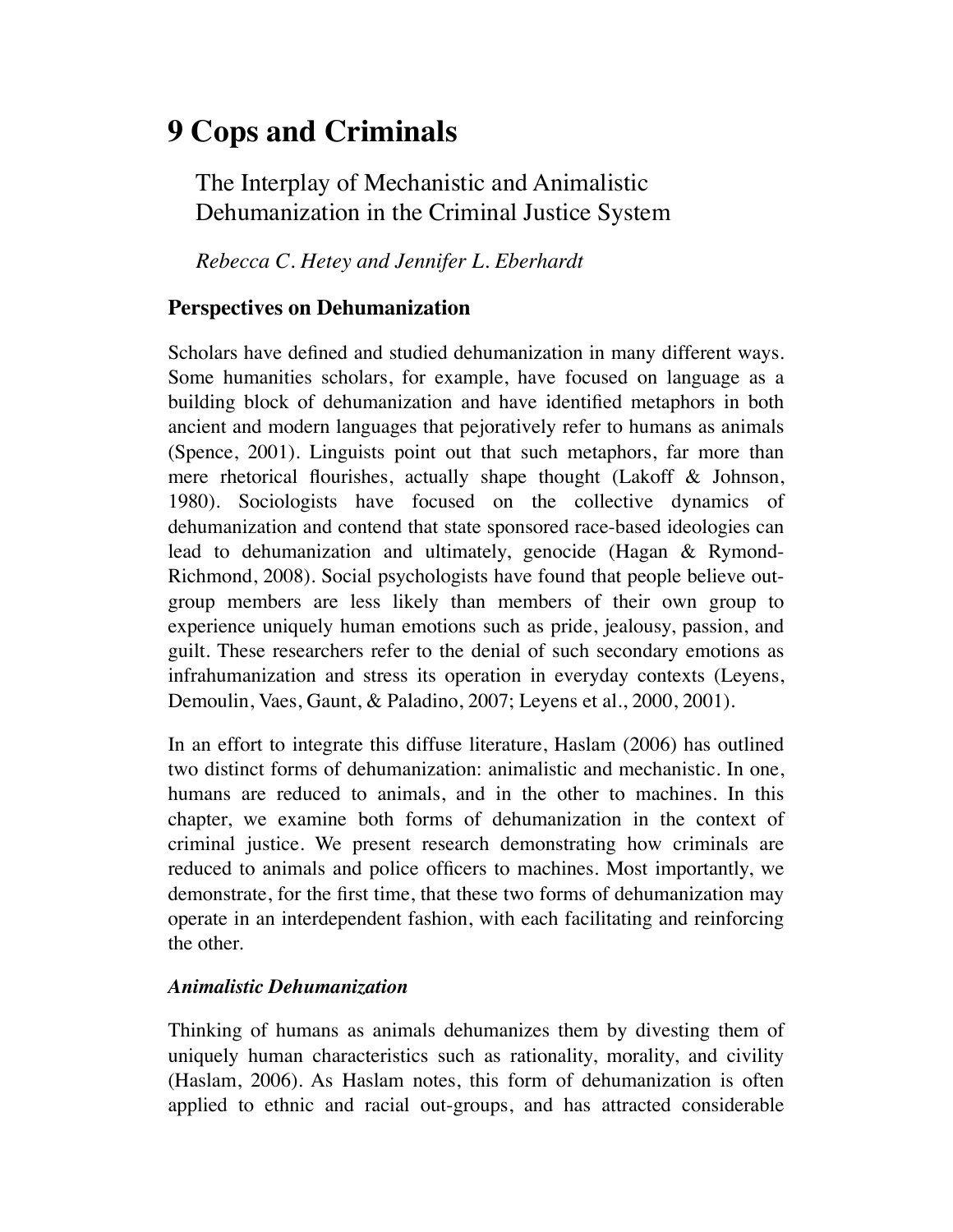scholarly attention (e.g., Castano & Giner-Sorolla, 2006; Goff, Eberhardt, Williams, & Jackson, 2008; Hagan & Rymond-Richmond, 2008; Smith, 2011; Uvin, 1997). For example, Blacks have long been likened to apes (Goff et al., 2008). Mexican immigrants have been referred to as insects, thus rendering their migration a type of infestation (Santa Ana, 2002). During the Shoah, Jews were commonly referred to as rats (Spence, 2001). For instance, in the 1940 Nazi propaganda film *Der ewige Jude* (*The Eternal Jew*; Hippler, 1940), the narrator describes Jews as the vermin of the human race, just as rats are the vermin of the animal kingdom (Smith, 2011).

As these examples suggest, dehumanization may both motivate and justify violence and hostility against a group (Haslam, 2006). People are more likely to commit violence against a group they do not view as fully human (Bandura, Underwood, & Fromson, 1975), and are more likely to view such violence as acceptable because its target, as not fully human, is not deserving of the moral concern that humans owe each other (Opotow, 1990). By thinking of Jews as rats, for example, genocide becomes not only understandable, but also justifiable.

This sort of moral exclusion is not confined to the past. Goff and colleagues (Goff et al., 2008) have demonstrated how the centuries old Black-ape association continues to justify violence against Blacks in the United States. In one study, participants who were subliminally primed with words associated with apes were significantly more likely to condone police violence against a Black suspect than participants who were not primed with such words. Simply activating the concept of apes increased the degree to which participants thought the Black suspect's behavior made the use of force necessary, believed that the Black suspect was deserving of the treatment he got, and felt that the actions of the police were justified. The researchers further demonstrated that such animal imagery can be used to predict sentencing within the criminal justice system in the United States. Goff et al. (2008) examined newspaper coverage of Philadelphia court cases in which Black and White defendants were eligible for the death penalty. They coded the newspaper articles for animal imagery (e.g., for the use of words like *animal*, *beast*, and *predator*) and found significantly more animal-related words in articles describing Black defendants than White defendants. Controlling for a number of relevant variables (e.g., crime severity and the presence of aggravating and mitigating circumstances), Black defendants who were sentenced to death were described with more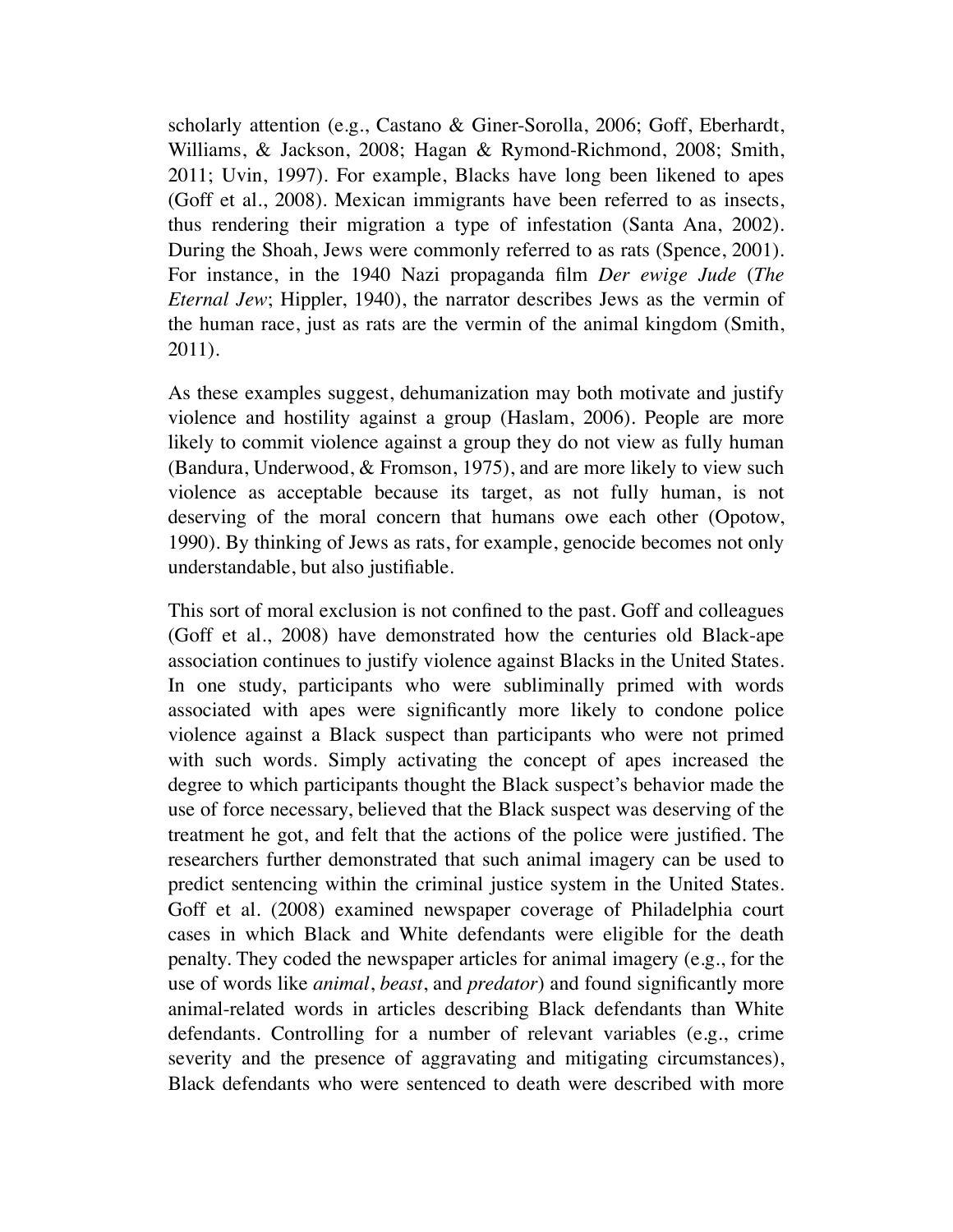animal-related words than Black defendants who did not receive a death sentence.

Even long after violence has occurred, dehumanization may be used to alleviate the guilt that in-group members might otherwise feel. Castano and Giner-Sorolla (2006), for example, showed that when it was made salient to participants that their in-group was responsible for mass killings of a specific out-group in the past, their tendency to derogate and deny uniquely human emotions to that out-group (i.e., infrahumanization) was heightened. This was true across three experiments that used three specific conflicts between different sets of in-groups (British, White Americans, and humans) and out- groups (Australian Aborigines, Native Americans, and aliens). The authors

## *Cops and Criminals: The Interplay of Dehumanization*

describe how, in this way, dehumanization can be used as a strategy to relieve threat and potentially make people feel better and less guilty for atrocities committed in the name of the in-group.

Though much of the work on animalistic dehumanization in social psychology has focused on race and ethnicity, criminals have been historically and routinely dehumanized in this manner as well. In fact, in the late 19th century, Cesare Lombroso, widely considered to be the father of criminology, proposed that criminality was biological and that criminals were atavistic savages—subhumans that resembled apes in both their physical and behavioral characteristics (Lombroso, 1896/2006). The implications for punishment were straightforward. The fact that criminals were atavistic savages, as Lombroso put it, "should not make us more compassionate toward born criminals (as some claim), but rather should shield us from pity, for these beings are members not of our species but the species of bloodthirsty beasts" (p. 348). Though Lombroso's theory of the atavistic criminal was challenged (e.g., see Goring, 1913/2010), and ostensibly rejected decades ago, his ideas were carried forward in later theories of crime and, in fact, still seem to have resonance today (see also Vasiljevic & Viki, this volume [Chapter 8]).

# *Mechanistic Dehumanization*

Viewing people as machines is another way to dehumanize them. Machines lack traits such as emotionality, warmth, cognitive openness, individual agency, and depth. Though these traits are considered essential properties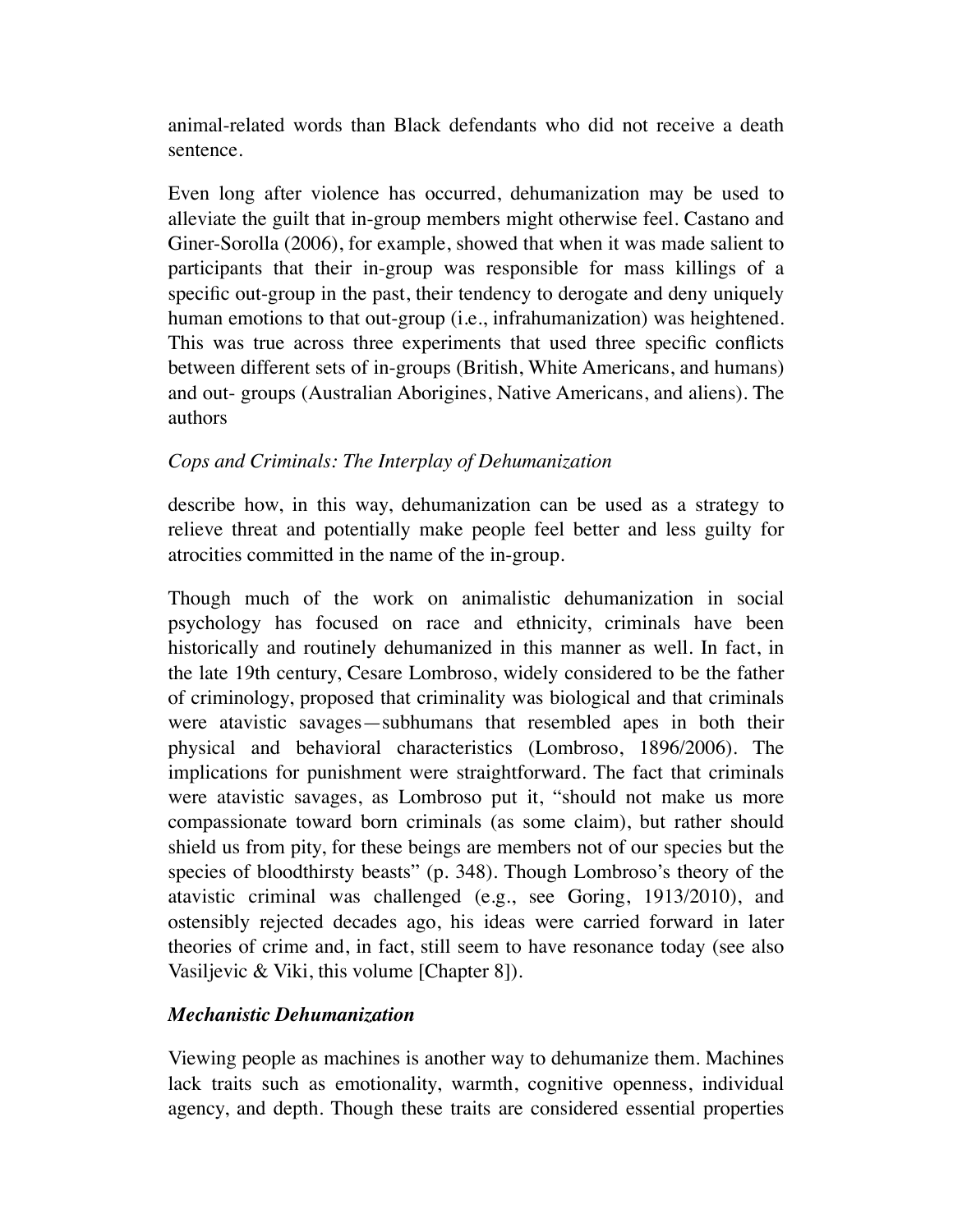that are at the core of what it means to be human, animals from other species may nonetheless share them (Haslam, Bain, Douge, Lee, & Bastian, 2005). Thus, divesting people of these traits does not render them more animallike, rather it renders them more machinelike. In comparison to animalistic dehumanization, mechanistic dehumanization has been understudied. Moreover, it is less clear how mechanistic dehumanization may contribute to intergroup conflict.

Mechanistic dehumanization has been most examined in the case of women. Literature on the objectification of women describes how people can be reduced to mere instruments for the use of others (Fredrickson & Roberts, 1997). Researchers have documented how television beer commercials, for example, feature significantly more "body-isms" of women than of men (Hall & Crum, 1994). By "body-ism" the researchers refer to camera shots that focus on specific body parts. The fact that women tend to be depicted as mere body parts intended for others' enjoyment, rather than whole persons, is taken as evidence of their dehumanization. Indeed, when study participants are asked to think about a famous woman and are instructed to focus on this "person's appearance" rather than on this "person," both male and female participants were less likely to ascribe to her traits they viewed as essential to human nature and, thus, they dehumanized her (Heflick & Goldenberg, 2009). Similarly, when participants were instructed to specifically focus on the physical appearance of females, they rated them as less competent, warm, and moral (Heflick, Goldenberg, Cooper, & Puvia, 2011; see Heflick & Goldenberg, this volume [Chapter 7]). In stark contrast, focusing on male targets' appearance did not change how they were perceived.

Dehumanizing and objectifying women can be motivated, just as dehumanizing ethnic and racial groups by comparing them to animals is motivated. Nussbaum (1999) identified instrumentality as a key component of objectification, or dehumanization. By seeing another human being as a means to an end, the dehumanized person is reduced to a mere tool. Vaes, Paladino, and Puvia (2011) recently showed that when heterosexual men were primed with sex, relative to when they were not, they objectified female targets by pay- ing more attention to the women's physical appearance than their abilities. The men also preferred the more attractive female targets, even though the women's abilities were more relevant to the task at hand (selecting a partner to help complete a math test). Furthermore, in the sex prime condition, male participants also found the female targets more sexually arousing and they dehumanized them more (i.e., associated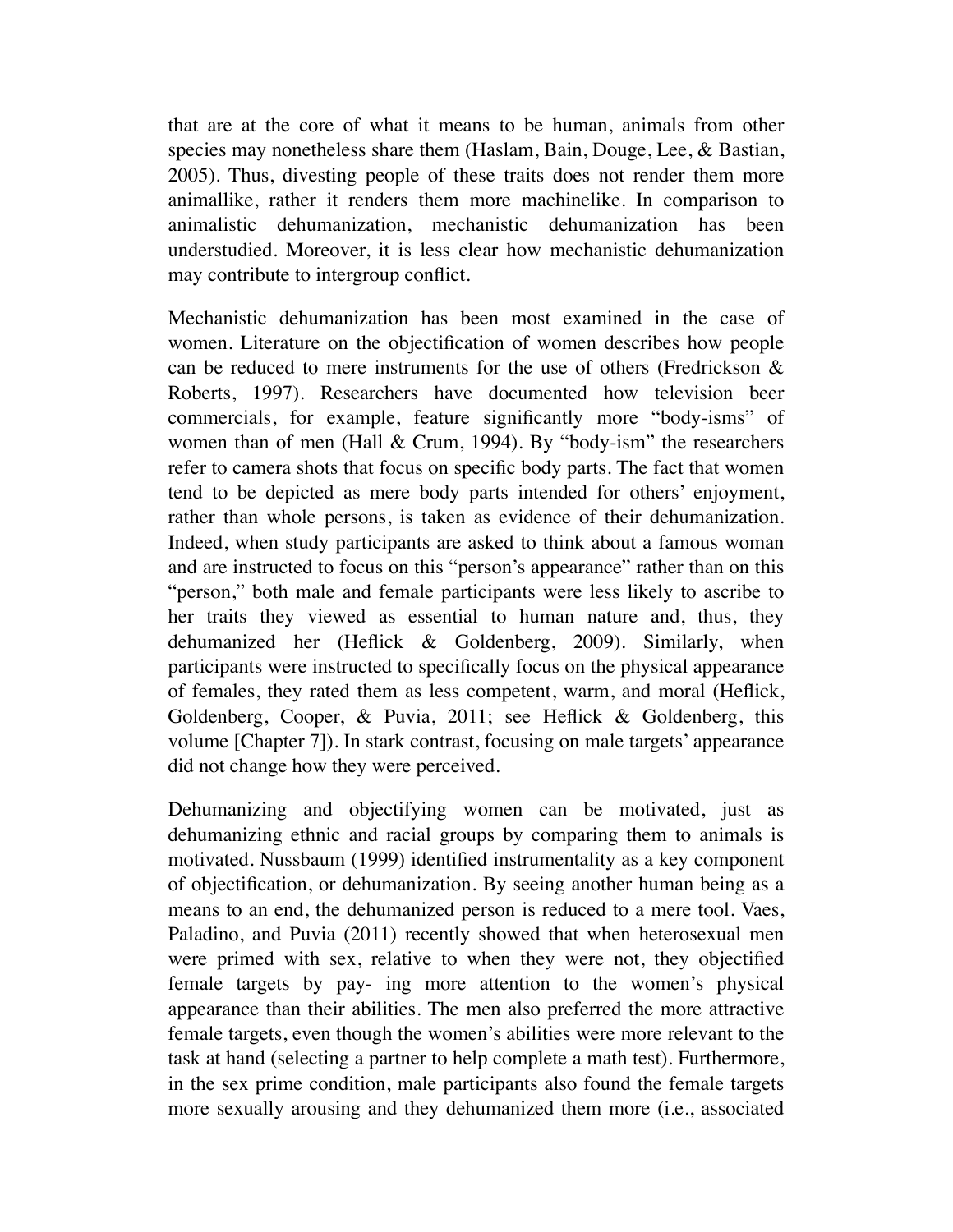them less with words linked to humanness) than those in the control condition. Thus, when men have sex on the mind, they are increasingly interested in how a woman can be instrumental toward helping them achieve their own ends. For more on how sexual objectification is dehumanizing, see Vaes, Loughnan, and Puvia (this volume [Chapter 11]).

By constantly being objectified by others and being socialized to accept their role as sex objects, women can even learn to objectify themselves (Fredrickson & Roberts, 1997). For example, in one study, merely trying on a swimsuit caused women to objectify themselves—to see their bodies from a third-person perspective rather than from a first-person perspective. These women felt more shame about their bodies, restrained their eating, and performed worse on a math test (Fredrickson, Roberts, Noll, Quinn, & Twenge, 1998). As the authors describe, wearing a swimsuit, then, "reduced participants to feeling 'I am my body'—in effect, that swimsuit becomes you" (p. 280).

Here, we argue that other styles of clothing, uniforms in particular, may become the person. A uniform signals that what is important is the role, and not the person wearing it. Moreover, uniforms can promote anonymity and deindividuation (Haney, Banks, & Zimbardo, 1973). Given that individuality is a key part of human nature (Haslam, 2006), uniforms may be a strong trigger for mechanistic dehumanization. Classic research conducted by Philip Zimbardo demonstrates the power of uniforms to make one's individuality disappear and allow the role to take over. Zimbardo's famous Stanford prison experiment revealed how young men could become abusive simply by donning the uniform of a prison guard and acting out the role of a guard in a simulated prison (Haney et al., 1973). In a 2002 documentary produced by the BBC about the Stanford prison experiment, Zimbardo talked explicitly about the guards' uniforms stripping them of their humanity: "All the guards wore military uniforms and we had them wear these silver reflecting sunglasses. And what it does is you can't see someone's eyes and so that loses some of their humanness—their humanity" (Duke, 2002). The documentary also included excerpts of an interview with one of the prison guards, Dave Eshleman, which was conducted soon after the study ended. Explaining his behavior as a mock guard, Eshleman said, "You really become that person once you put on that khaki uniform, you put on the glasses, you take the nightstick." Thirty years later, in another interview, Eshleman had the chance to reflect on his experiences: "When I look back at it now, I behaved appallingly. You know,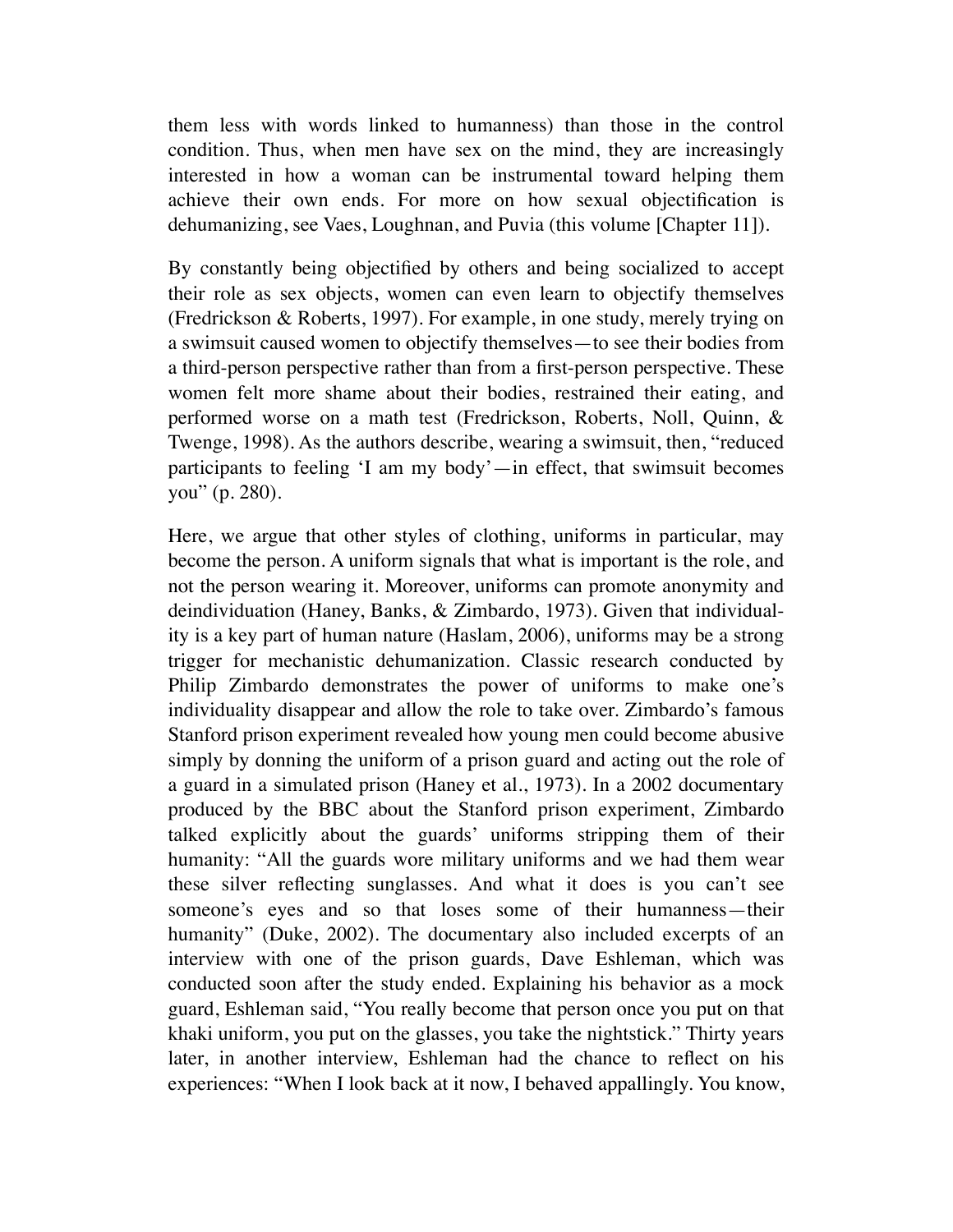it's just horrid to look at. . . . That was a role I was playing. That's not me at all" (Duke, 2002).

Other researchers have similarly demonstrated the tremendous power of uniforms to cause people to act in line with the roles that they signal. An experiment by Johnson and Downing (1979) showed that when participants were clothed in robes resembling the garb of Ku Klux Klan members, they were more likely to act aggressively and administer more intense electric shocks to others, whereas, when they wore nurses' uniforms, which signal that one is in the role of a caregiver, they administered less intense shocks. Continuing in the tradition of this work, Adam and Galinsky (2012) recently introduced the concept of "enclothed cognition." These researchers argue that clothes not only influence how observers perceive targets as a function of what they are wearing, but also have a systematic influence on the wearers' psychology, which depends on the symbolic meaning of the clothing. As a first empirical investigation of their theory, they explored the influence of white lab coats. As scientists and doctors usually wear white lab coats, the authors hypothesized and found that lab coats were significantly associated with attention-related concepts like attentiveness, carefulness, responsibility, and a scientific focus. Adam and Galinsky (2012) found that wearing a white lab coat caused participants to perform better on a task that required an ability to pay attention to relevant stimuli and ignore irrelevant stimuli. This effect, the researchers found, is dependent on the symbolic meaning of the clothing—there was an increase in attention when participants wore a white lab coat that was described as a doctor's coat but not when they wore the identical coat and it was described as a painter's coat.

Bringing together the literatures on objectification and the power of clothing to deindividuate us and lead us to act in accordance with roles, here we propose that police officers' uniforms may similarly deindividuate and dehumanize them. When police officers get dressed for work, perhaps their individuality falls away. Just as women can become instruments for the use of others, so too can police officers on duty—reduced to acting as agents of the state. Rather than viewing them as individuals, people view them as tools in society's arsenal to fight crime and combat criminals, whom we argue are also dehumanized within the criminal justice system. In fact, mechanistic dehumanization may inspire the public's confidence in police officers' ability to do their jobs and fight crime.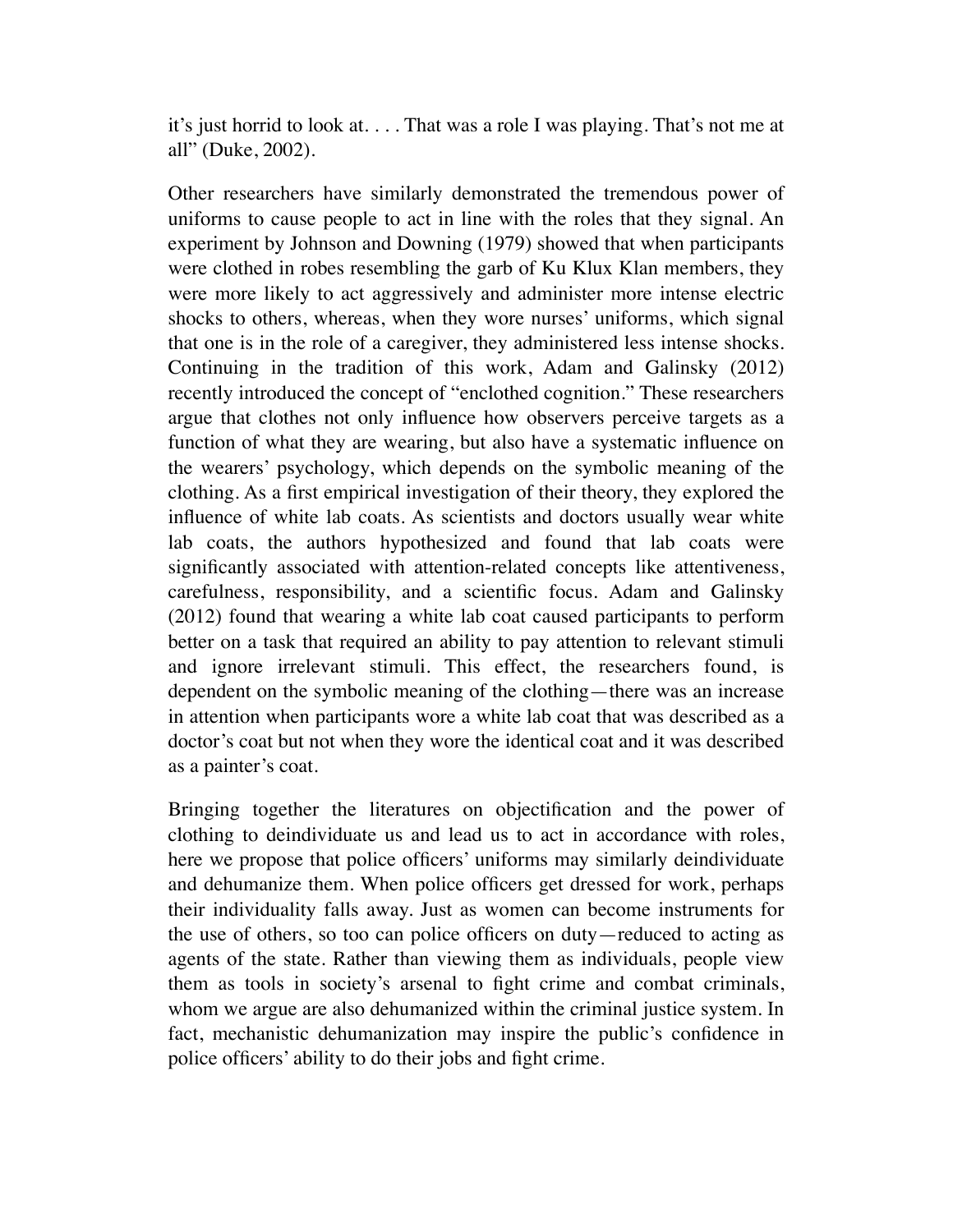# **How Might Animalistic and Mechanistic Forms of Dehumanization Work Together?**

We aimed to extend previous theorizing on dehumanization and explore how these two forms of dehumanization—animalistic dehumanization and mechanistic dehumanization—can work in concert with one another. More concretely, we were interested in whether denying one group's uniquely human characteristics (i.e., comparing its members to animals) is associated with denying *another* group's human nature (i.e., comparing them to machines).

We chose to focus on the relationship between violent criminals and police officers as an instance where both forms of dehumanization are at play. Indeed, we will argue there is a common sense notion that each of these groups is dehumanized: Violent criminals are often referred to as animals or animallike, while police officers are often referred to as machines or machinelike. More- over, both forms of dehumanization could serve important functions within the criminal justice system.

# *The Violent Criminal as Animal*

"If the District of Columbia hadn't outlawed the death penalty, the *brutish young thugs* who practiced their *outrageous savagery* on [the victim] would be prime candidates for official *extermination*" (printed in *The Washington Post*; Raspberry, 1985, p. A13; emphasis added).

Though Lombroso's theory of the atavistic criminal was abandoned many decades ago, it is relatively common to read headlines and articles in contemporary newspapers that use language likening violent criminals to animals. In an article published in New York City's *Daily News* entitled "'Beast' Laughs and Gets Justice" (Donohue, 1996, p. 2), the reporter described how during the sentencing of a convicted serial killer, the mother of one of his young victims pleaded with the judge to show no mercy. She told the judge that she "intended to live long enough for this encounter in which [she] would face that beast, that animal dressed up in a human suit" who killed her daughter. Articles like these can be found outside of the United States as well. *The Sun,* a newspaper in the United Kingdom, described how a man was "caged for life" for a "mindless and savage" attack (May, 2012, p. 11). A headline in an Australian newspaper, *Herald*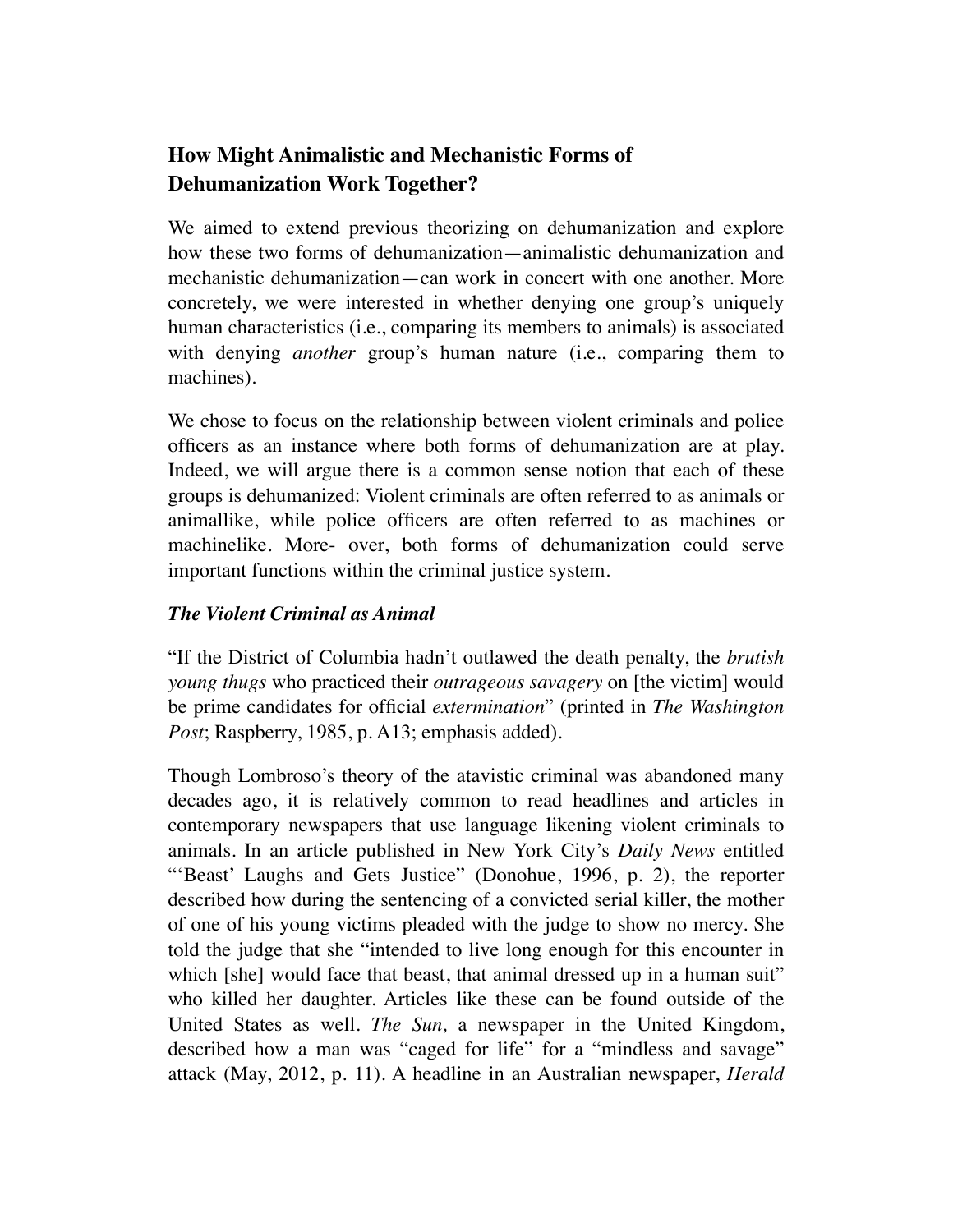*Sun,* announced "Brute to Serve More Jail Time for Savage Bashing" (Wilkinson, 2009, p. 11).

Referring to criminals as animals is not just about language and word choice, but rather it may suggest how criminals should be handled by police officers and the criminal justice system more broadly. Violent or wild animals *should* be hunted down, caught, and caged. As such, the association between violent criminals and animals suggests that criminals should be treated in the same way. It is easier to lock up and cage violent criminals when they are compared to animals because that is precisely how out of control animals should be treated. Indeed, the public is attuned to media representations of criminals as animals: In a series of in-depth qualitative interviews and focus groups with 140 women about their views on crime, a common image of criminals as animalistic, savages, or monsters emerged (Madriz, 1997). A number of those interviewed elaborated on how they believe criminals often travel together in packs like animals and how they lack basic human compassion and feelings. The researcher concluded that this type of imagery "becomes part of public consciousness" (p. 347).

These animal comparisons may very well dampen the need for leniency and compassion and increase punitiveness among the public and members of the criminal justice system (see Vasiljevic & Viki in this volume [Chapter 8] for a discussion of how dehumanization of criminals is related to lay beliefs about criminals' inability to be rehabilitated or reintroduced into society). Madriz (1997) as a result of her interviews with women about their views of crime concluded:

A direct consequence of the dehumanized images of criminals is that they restrict any type of public empathy toward those who break the law. This lack of empathy favors a social climate in which more repressive policies directed toward criminals are sanctioned: tougher laws, the use of the death penalty, and opposition to rehabilitation and community programs. (p. 354)

Empirical research has also demonstrated that the way crime is discussed can have very important consequences for crime policy. In a series of experiments, Thibodeau and Boroditsky (2011) found that when crime was framed metaphorically as a beast preying on a city, participants were significantly more likely to endorse harsh enforcement strategies than when crime was framed as a virus, in which case participants were more likely to propose investigating the root cause and treating the problem through social reform. We suspect that referring to violent criminals as animals (rather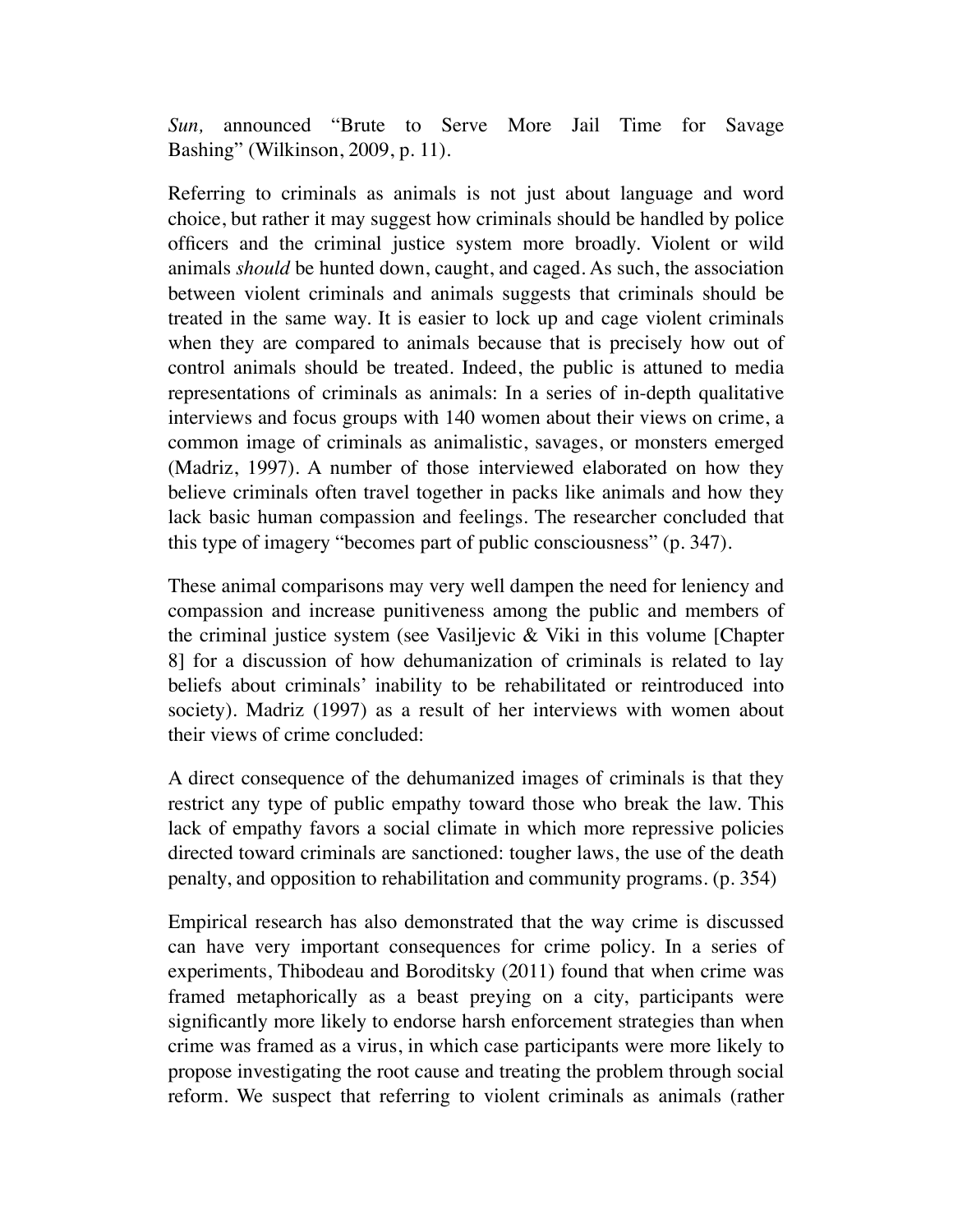than crime itself as an animal) may similarly lead members of the general public to focus on enforcement strategies that revolve around the capture and punishment of criminals.

#### *The Police Officer as Machine*

The popular 1980s movie *RoboCop* (Davison, 1987) takes place in the city of Detroit, Michigan, in the (then) not-so-distant future as it is being overrun with crime. The city contracts a large corporation to help run its police force. The company starts to develop a series of robots to replace the inadequate human police officers. When a veteran police officer is killed in the line of duty, the corporation takes his body and uses it to create the first RoboCop, who is able to almost single-handedly reduce the city's crime problem. Though *RoboCop* is a work of science fiction, we argue that comparing police officers to machines serves an important function for reallife law enforcement. In fact, the movie was produced at a time when crime was on the rise in major cities all over the United States. *RoboCop* provided the public with an ideal strategy for addressing this growing problem.

Being a police officer is a very demanding, stressful, and dangerous job. As private citizens, we may not feel as bad about putting officers in harm's way for our own safety and protection if we deny that they experience the same emotions we do and rather are cold, rigid, and interchangeable machines. Policies within police forces across the United States explicitly require police officers to wear uniforms and behave in prescribed ways, thus likely reducing their individuality and heightening their fungibility, or the quality of being seen as interchangeable, which Haslam (2006) includes in his description of mechanistic dehumanization. The Seattle Police Department's *Policy and Procedure Manual* (2012), for example, has several entire sections on equipment and uniforms. These sections outline specific guide- lines for officers' appearance, including very detailed illustrations showing how the uniform should be worn and even rules about how long one may keep his or her hair ("Mustaches may extend laterally not more than one- half inch from the corner of the mouth"; section 9.020, p. 1). Researchers have described how the function of the police uniform is to establish conformity within police ranks by suppressing individuality (Joseph & Alex, 1972). Recall the past research we described earlier showing the power of uniforms more generally to shape people's behavior by signaling a particular role and making people more likely to act out that role. Individuality falls away, the wearer is dehumanized, and the role takes precedence. It could also be the case that all of the physical trappings of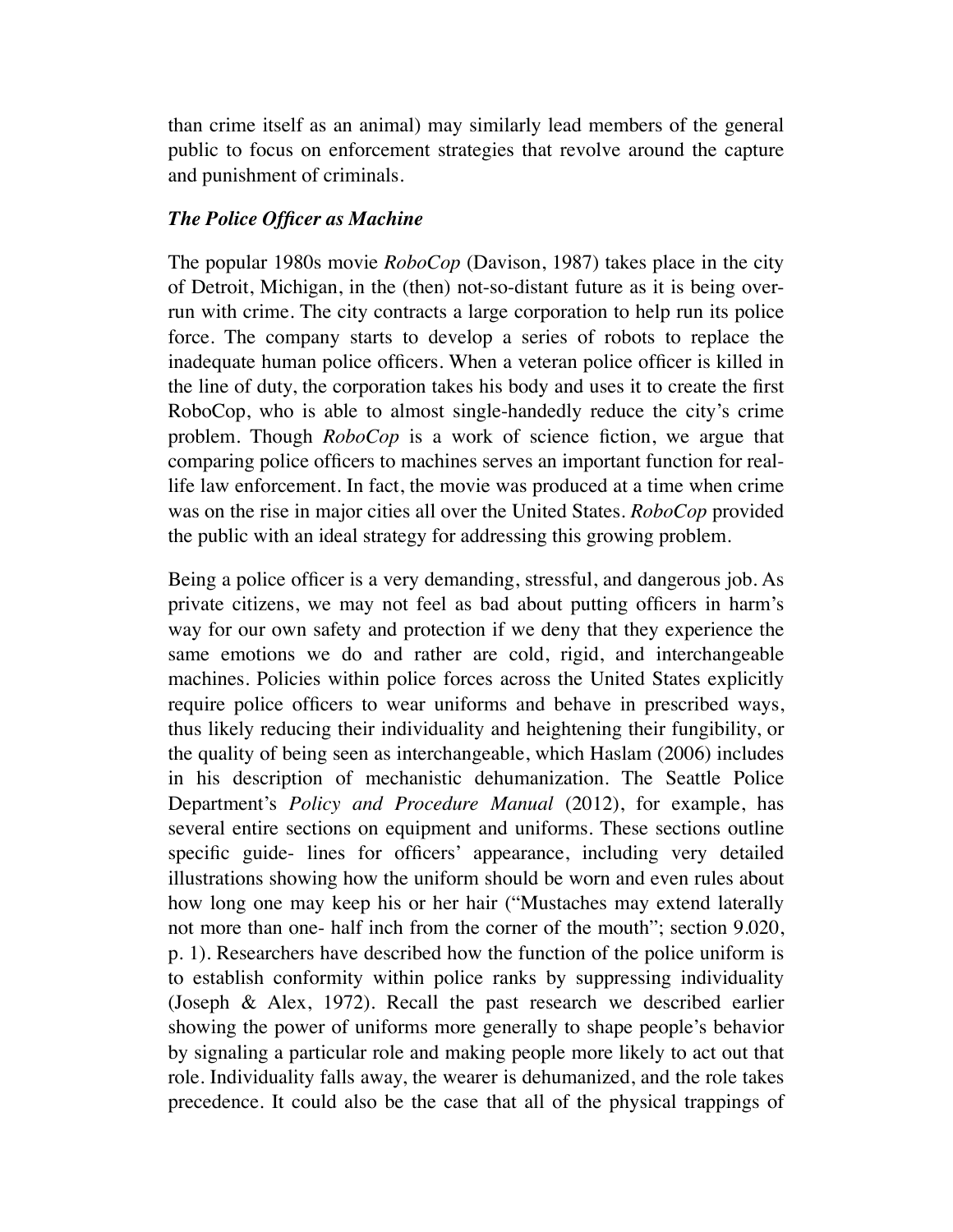being a police officer across much of the United States, like carrying a gun, handcuffs, and so forth, make the police officer himself or herself seem like one more tool or instrument in the arsenal to fight crime.

Some evidence for this dehumanized view of police officers among the public comes from the results of a program Sikes and Cleveland (1968) designed with the goal of improving police-community relations in Houston, Texas (see Bell, Cleveland, Hanson, & O'Connell, 1969, for more information about this program). Community members' attitudes toward the police improved as a result of completing the program. Namely, after the program there was greater respect for the police as individual human beings rather than being classed into one undifferentiated group, the "blue minority." Recognition of the citizen's tendency to dehumanize the police and see them as unfeeling, lacking in sympathy, as being authoritarian robots rather than real people who sometimes make honest mistakes, get angry, or behave unwisely. (p. 768)

The authors go on to quote specific community members. One said, "Before this course I regarded the policeman as a symbol of authority not as a real human being" (p. 768). Another said, "I now recognize that policemen are human beings who may make mistakes instead of machines that should never make a mistake" (p. 768–769).

This perception of the police as machines could serve a beneficial function for members of the community who may feel safer by believing that police officers are uniquely suited to fight crime. Machinelike police officers, by virtue of lacking emotion and warmth are presumably more efficient in dealing with the horrors that they routinely experience. Unburdened by the same emotional depth and complexity that characterize the rest of us, it might be easier for them to cope with the murder scenes, prevalent violence, and tragic accidents that police officers must regularly encounter. Further, the public's expectations that police officers should act as perfect machines make them better able to combat violent criminals. As already described, cultural representations of violent criminals as animals suggest to the public that controlling them is no easy feat. In this way, we propose that these two forms of dehumanization— namely, the comparison of violent criminals to animals and police officers to machines—come together and interact, with each serving its unique function. In the face of brutish, wild, savage criminals, the general public likely *want* detached, unfeeling police officers to steadfastly deal with the ever-present threat. This force of machinelike officers may make the public feel safer and more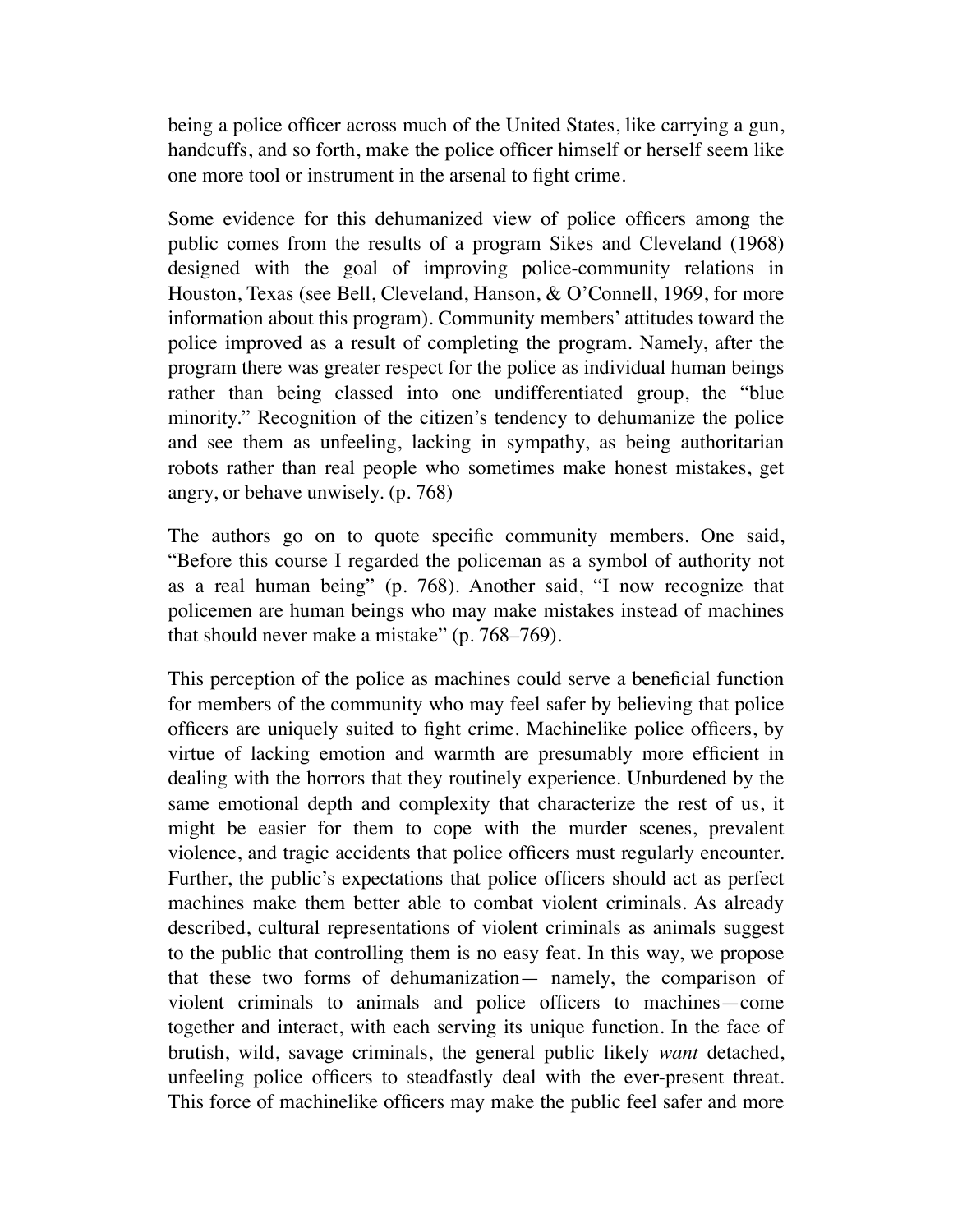protected. The animallike criminals need to be hunted down, captured, and caged by the efficient, cold, interchangeable force of machinelike police officers.

# **Preliminary Evidence**

Across three studies, to be discussed in detail here, we set out to accomplish three specific aims. As a starting point, we wanted to investigate whether it is the case that people are still aware of the centuriesold association of violent criminals with animals and whether or not they personally endorse this association. Further, after having established a violent criminal-as-animal association, we wanted to interrogate what it means to people. We also wanted to explore what it means to associate a police officer with a machine or robot.

Finally, we wanted to conduct an experiment in order to begin to explore what function these specific associations may play within the criminal justice context. When are people prompted to associate violent criminals with animals? Are there specific cues, like an increasing crime rate, that would cause people to seize upon the animalistic dehumanization of criminals? Once we found evidence that such cues exist, we wanted to determine whether the dehumanization of criminals is associated with perceptions and attitudes about how to handle crime. We were specifically interested in how the dehumanization of violent criminals may be linked to the dehumanization of police officers. Is it the case that associating violent criminals with animals is correlated with associating police officers with machines? Does this link serve a function? For example, is it the case that viewing criminals as animals leads people to endorse different crime fighting strategies?

# *Study 1: Do People Engage in Animalistic Dehumanization of Violent Criminals?*

We conducted a correlational study in order to test whether American participants ( $N = 133$ ; Mean age = 33.62 years; 70 females) were aware of a general association between violent criminals and animals and furthermore, whether they would personally endorse this association. For this study, as well as for all of the other studies we present here, participants were recruited using Amazon's Mechanical Turk, an online marketplace in which people can complete various tasks for payment (http://www.MTurk.com). Its use as a high-quality source of data for social science research has been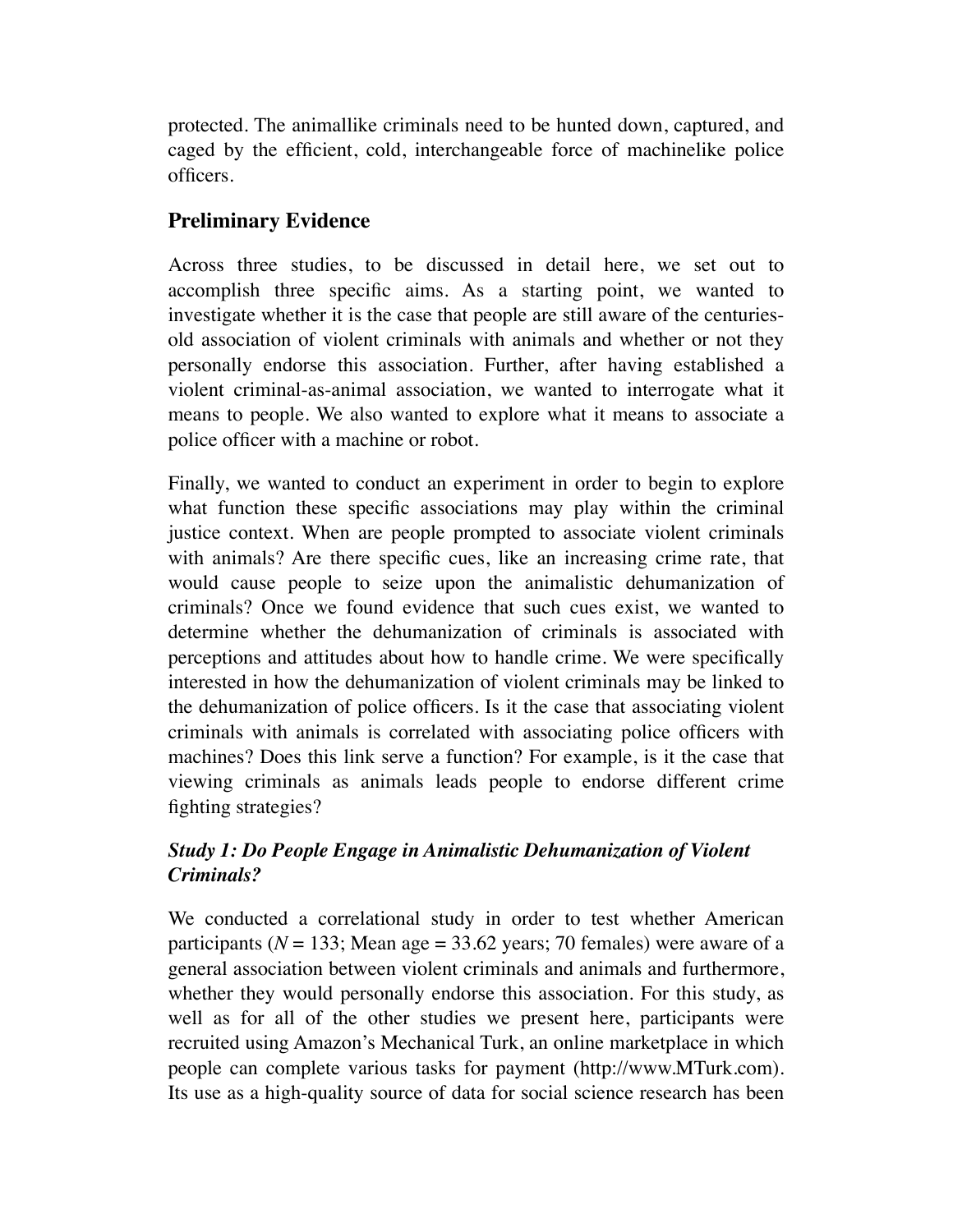validated (Buhrmester, Kwang, & Gosling, 2011). Across all three studies, we restricted our samples to U.S. citizens. In order to explore whether participants were aware of a general association between violent criminals and animals, we gave them instructions detailing how the research team was interested in how "Americans in general perceive a number of social groups." We further instructed participants to answer based on how they thought *other* people feel and not based on how they personally feel. We posed the question "To what extent are violent criminals thought of as 'animals'?" Using a 6-point Likert scale ranging from 1 (*not at all*) to 6 (*a great deal*), participants rated their agreement with this single item. As we predicted, participants indicated a strong awareness of the violent criminalas- animal association ( $M = 5.10$ ,  $SD = 1.07$ ), which was significantly above the midpoint of the scale,  $t(132) = 17.30, p < .0005$ .

We next turned our attention to whether or not participants would personally endorse this association. Participants read detailed instructions about how the research team was also interested in personal beliefs about social groups. This time, we posed the question "To what extent do *you*  think of violent criminals as 'animals'?" Using the same 6-point Likert scale ranging from 1 (*not at all*) to 6 (*a great deal*), participants rated their personal endorsement of this item. The results revealed that participants personally endorsed the view that violent criminals are animals  $(M = 4.08)$ ,  $SD = 1.59$ ) as their responses were significantly above the midpoint of the scale,  $t(132) = 4.16$ ,  $p < .0005$ .

Having established the existence of an association between violent criminals and animals with our American participants, we tested whether cultural and personal beliefs about criminals as animals were related. As predicted, we found that the more our participants perceived Americans in general as thinking of violent criminals as animals, the more they personally dehumanized violent criminals by thinking of them as animals,  $r(133) = .31$ ,  $p < .0005$ . Finally, participants were asked to indicate the valence of the violent criminal-as-animal association on a scale ranging from 1 (*very negative*) to 6 (*very positive*). As predicted, they rated the association as highly negative ( $M = 1.56$ ,  $SD = 1.07$ ) and significantly below the midpoint of the scale,  $t(132) = 20.90$ ,  $p < .0005$ .

#### *Study 2: What Does It Mean to Compare a Violent Criminal to an Animal and a Police Officer to a Machine?*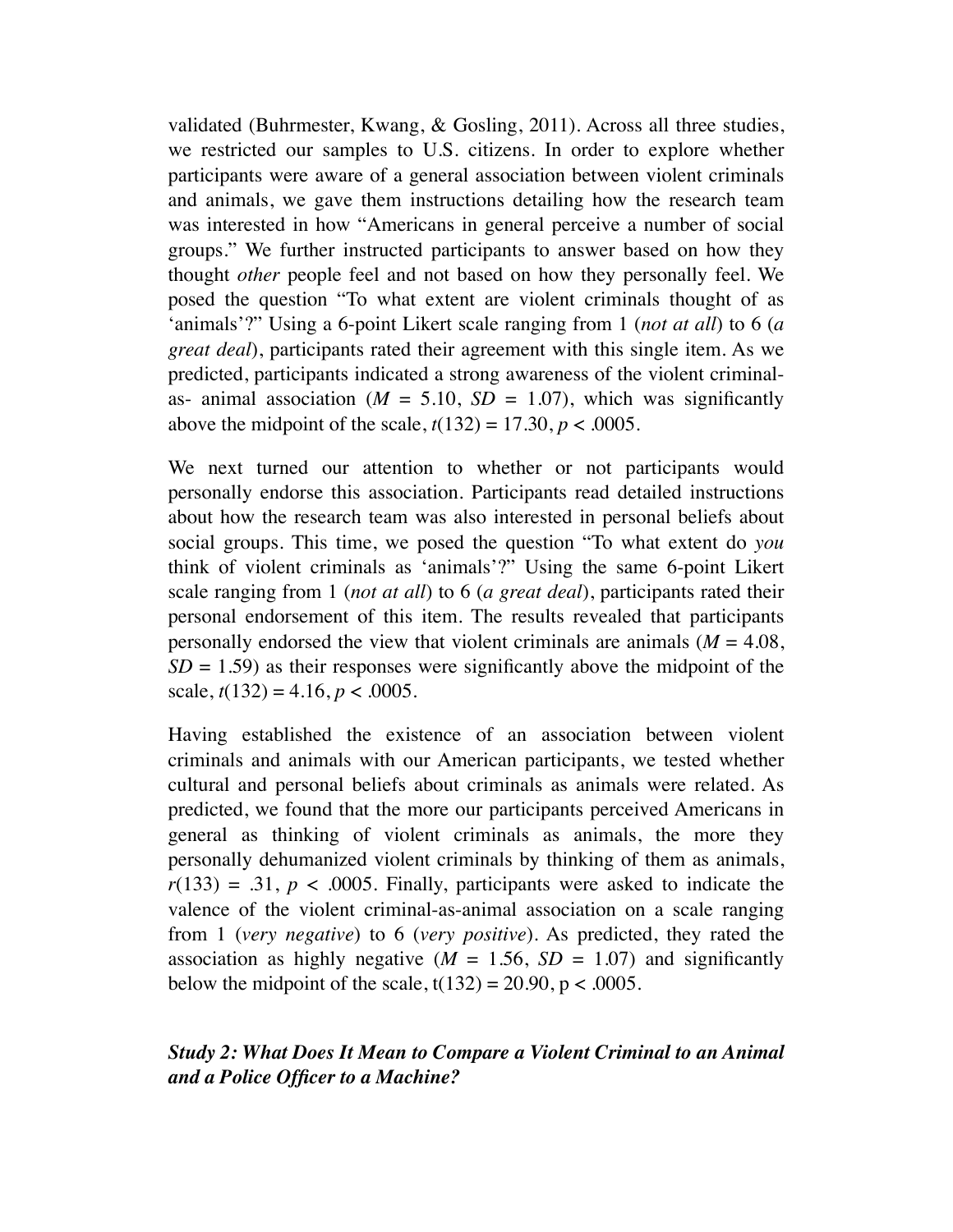Having established that violent criminals are associated with animals in the United States, we wanted to further explore what comparing a criminal to an animal really represents. What characteristics or traits do people think criminals and animals have in common? Building on this, we also wanted to explore the other side of the dehumanization equation. Namely, what characteristics or traits do people think police officers and machines have in common? To explore these questions, we conducted an open-ended pilot study in which we asked one group of participants ( $N = 24$ ; Mean age = 29.63 years; 12 females) "What does it mean to describe violent criminals as 'animals'?" and asked a second group of participants (*N* = 20; Mean age = 33.25 years; 11 females) "What does it mean to describe police officers as 'machinelike'?" In all cases, participants were asked to list the first five words that came to mind. Response served as the unit of measure, rather than the participant. We had 24 participants provide five responses each for a total of 120 unique responses about the violent criminal-as-animal association. We had 20 participants provide five responses each and consequently had a total of 100 unique responses about police officers as machinelike. We organized the responses into themes and coded which individual words were most frequently mentioned.

*Violent Criminals* When asked what it meant to describe violent criminals as animals, the single most frequent response was the word "wild," which was mentioned spontaneously by nearly 40% of our participants. Indeed, the idea that violent criminals are not civilized and rather are governed by instinct was the most common theme and came up in nearly 22% of responses. This was expressed by words like "feral," "uncouth," "undomesticated," "unrefined," "barbaric," "instinctual," "savage," and "primal." The next most common theme, described in nearly 18% of the total responses, was violent criminals' taste for violence. This was expressed with words like "vicious," "violent," "killer," and "dangerous." In another theme (13% of responses), participants detailed how violent criminals lack other uniquely human characteristics, like a sense of morality ("amoral," "unjust") and intelligence and rationality ("unintelligent," "stupid," and "crazy"). Yet another approach to responding (8% of responses) was to directly list types of animals usually associated with aggression (e.g., "lion," "bear," and "wolf").

As we expected, nearly all of these responses neatly fall under Haslam's (2006) description of animalistic dehumanization. Specifically, our participants stripped violent criminals of their civility, refinement, moral sensibility, and rationality or logic, all four of which are described as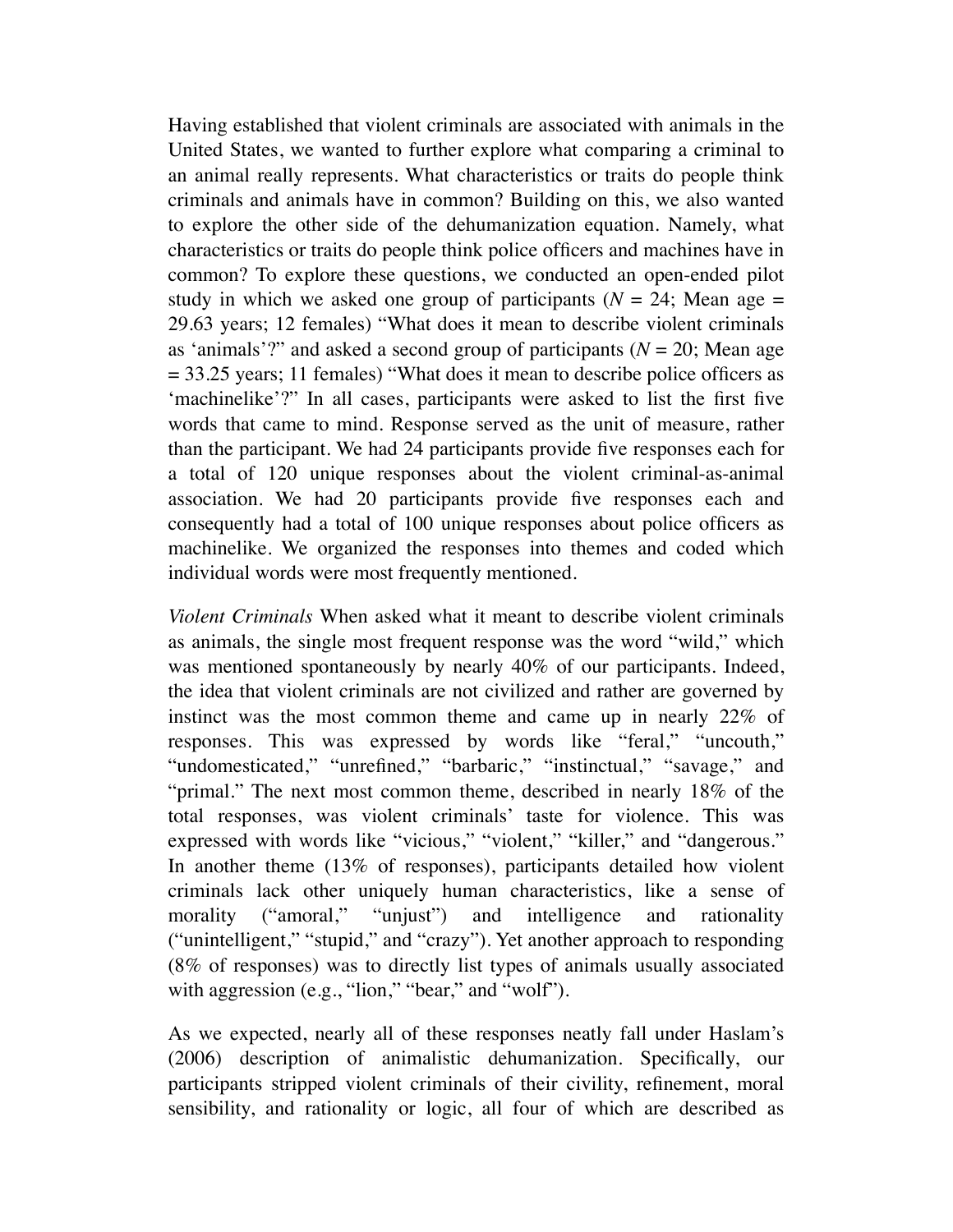uniquely human characteristics. Indeed, a number of our participants used phrases like "less than human" and "subhuman."

*Police Officers* Turning to the results from our other set of participants, when asked what it meant to describe police officers as machinelike, their responses neatly captured Haslam's sense of mechanistic dehumanization, as we expected (2006). His set of characteristics that constitute human nature (that which is denied to targets of mechanistic dehumanization) easily served as a coding scheme. Approximately 19% of the total responses referred to a lack of cognitive openness or rigidity. Participants used words like "brainless," "inflexible," "routine," and "methodical." Another 13% of responses focused on a lack of emotional responsiveness and included words like "emotionless," "unfeeling," and "stoic." Participants also highlighted a lack of agency and individuality and referred to "automatons" and being "programmed," "identical," and "uniform." Another 9% of responses focused on the lack of interpersonal warmth and included words like "cold" and "uncaring." An additional 11% of responses referenced machines directly (e.g., "RoboCop," "robot," and "robotic"). These results provide us with the first evidence that comparing police officers to machines constitutes a form of mechanistic dehumanization.

# *Study 3: How Might Mechanistic and Animalistic Dehumanization Function Within the Criminal Justice System?*

Armed with a better understanding of what representations of violent criminals as animals and of police officers as machines entail, we set out to shed light on a number of additional research questions. First, can specific cues trigger the dehumanization of violent criminals and, in turn, of police officers? Here, we examined whether fluctuations in crime rate could trigger dehumanization. Perhaps people are more likely to dehumanize criminals and police officers when crime is increasing—when criminals are most dangerous and an effective police response is most needed. Second, is the dehumanization of one group of actors within the criminal justice system associated with the dehumanization of another group? Finally, might the interplay of animalistic and mechanistic dehumanization within the criminal justice system be perceived as serving a useful function?

*Method* To begin to answer these questions, we designed and conducted an experiment that was modeled after research conducted by Thibodeau and Boroditsky (2011). Participants ( $N = 174$ ; Mean age = 31.41 years; 89 females) read a paragraph about crime in the fictional city of Addison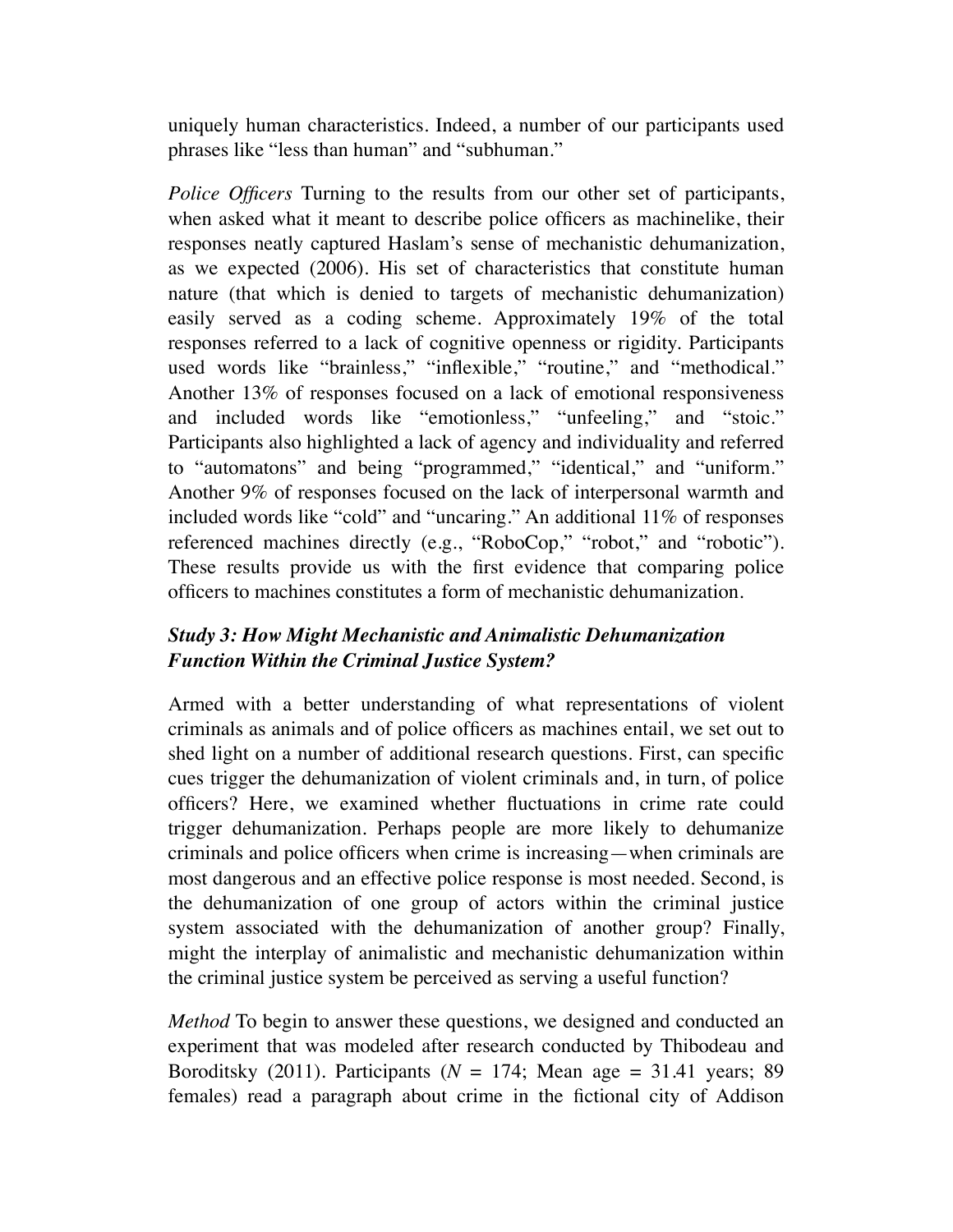(Thibodeau & Boroditsky, 2011). In addition to statistics about the annual number of crimes committed, we adapted the paragraph to include descriptions of recent fluctuations in Addison's crime rate over the last 5 years, which served as our critical manipulation. In the increasing crime condition, participants read, for example, that violent criminals "are ravaging the city of Addison" and that "in the past five years the city's defense systems have weakened, and the city is succumbing to crime." In contrast, in the decreasing crime condition, participants read that violent criminals "had been ravaging the city of Addison" and that "in the past five years the city's defense systems have strengthened, and the city is no longer succumbing to crime." Importantly, in both conditions, the annual crime rate was identical ("55,000 criminal incidents a year"). Rather, we manipulated whether this figure had increased or decreased from the previous year.

Our dependent measures focused on participants' views of police officers' role in maintaining order in Addison and what qualities they found desirable in police officers. After reading about crime in Addison, participants were shown eight specific roles and were asked to select the four that they thought police officers in Addison should play in maintaining order. We designed these roles such that half were more mechanistic (*to enforce*, *to monitor*, *to patrol*, and *to apprehend*) and half were less mechanistic (*to serve*, *to protect*, *to counsel*, and *to educate*). Borrowing from an attribution of human nature scale developed by Bastian and Haslam (2010), we confirmed with a separate group of pilot participants (*N*  = 39) that these roles were indeed perceived as being more and less mechanistic.

Next, participants read profiles of two police officers side by side and were asked about their impressions of each officer. We used the responses from Study 2 to help us craft the profiles such that one officer was more mechanistic and the other officer was more human. Specifically, the more mechanistic officer was described as "methodical, rational, cool, efficient, decisive, strict, calm, and detached." The more human officer was described as "respectful, trustworthy, friendly, empathetic, confident, assertive, compassionate, and thoughtful." Participants were asked to rate (1) how effective each officer was at maintaining order in Addison on a scale from 1 (*not at all effective*) to 6 (*extremely effective*) and (2) the extent to which they would want more police officers in Addison to be like each officer on a scale from 1 (*not at all*) to 6 (*a great deal*).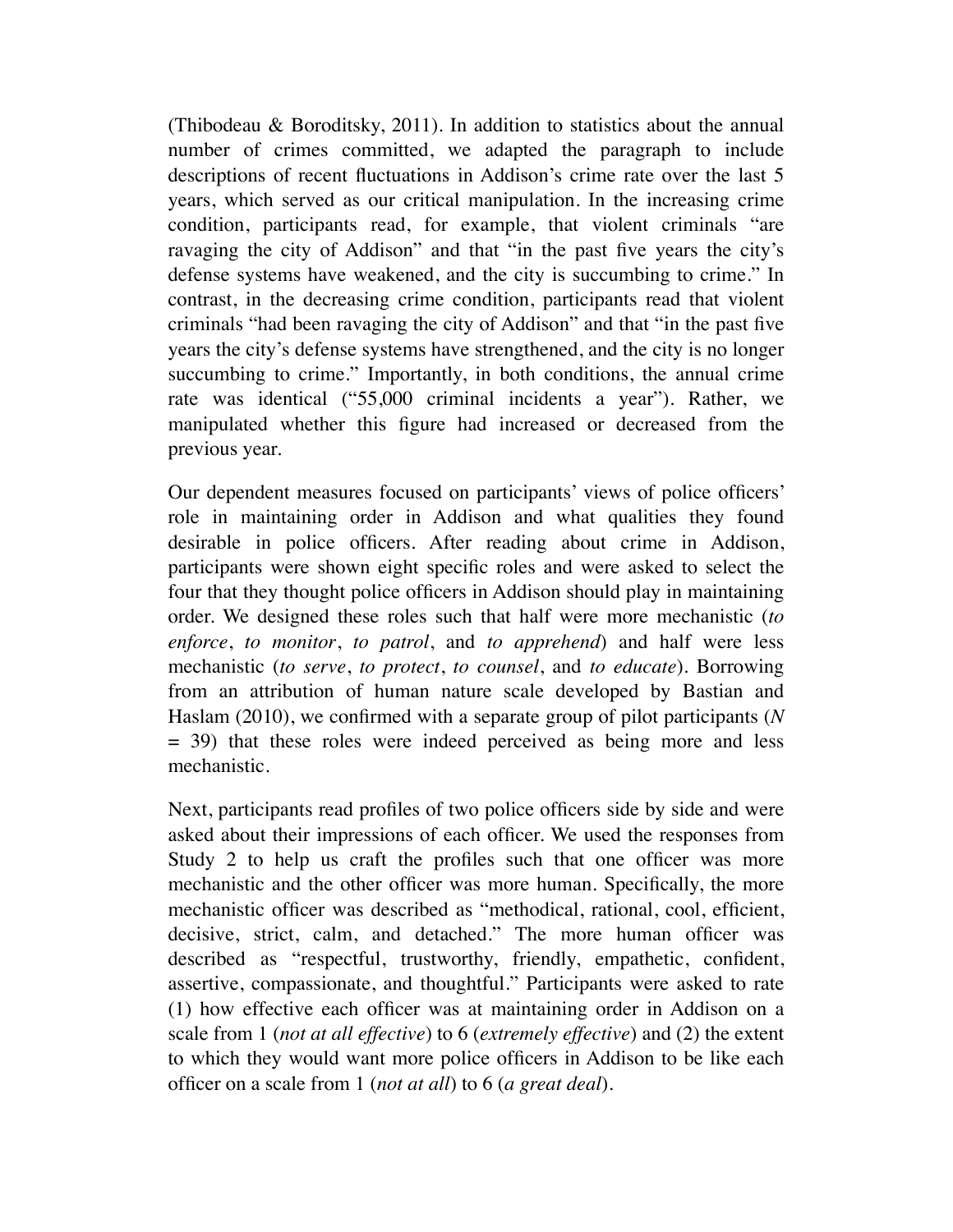Finally, participants were asked to what extent they personally thought of violent criminals as animals. They then completed basic demographic questions and were thanked for their participation.

*Results* Our first step was to test whether fluctuations in crime rate could in fact serve as a cue that would lead to the animalistic dehumanization of violent criminals. Indeed, as we predicted, our crime rate manipulation significantly affected the degree to which participants personally thought of violent criminals as animals. Relative to participants who read that crime rates had decreased ( $M = 3.21$ ,  $SD = 1.45$ ), participants who read that crime rates had increased in the city of Addison ( $M = 3.60$ ,  $SD = 1.55$ ), were significantly more likely to personally think of violent criminals as animals,  $F(1, 173) = 3.99$ ,  $p = .047$ . These results emerged even though we controlled for participants' political orientation, which was significantly associated with personally thinking of violent criminals as animals (the more politically conservative participants were, the more they personally dehumanized violent criminals;  $r(173) = -.22$ ,  $p = .004$ ).

Knowing that fluctuations in crime rate could in fact influence animalistic dehumanization of violent criminals, we turned our attention to how crime rate would affect perceptions of the other side of our dehumanization equation: police officers. We examined participants' impressions of two different police officers in Addison about whom they read a list of adjectives describing them in side by side profiles. Participants were shown a more mechanistic police officer and a more human officer and were asked how effective they thought each was at maintaining order in Addison and to what extent they would want more police officers like each of them in Addison. Our crime rate manipulation had a significant effect on perceptions of the more human officers' efficacy at maintaining order. When crime rates were decreasing in Addison ( $M = 4.70$ ,  $SD = 1.10$ ) participants found the more human officer significantly more effective than when crime rates were increasing  $(M = 4.30, SD = 1.26), F(1, 173) = 4.73$ ,  $p = .03$ . Perhaps the participants had a sense that a compassionate, thoughtful, and respectful police officer would be too soft on crime when the number of annual criminal incidents was on the rise. In contrast, our crime rate manipulation had no effect on how effective participants perceived the more mechanistic police officer to be at maintaining order. There was something of a ceiling effect by which participants on average and across conditions agreed that the mechanistic officer  $(M = 5.09, SD =$ . 97) was highly effective at maintaining order and was significantly more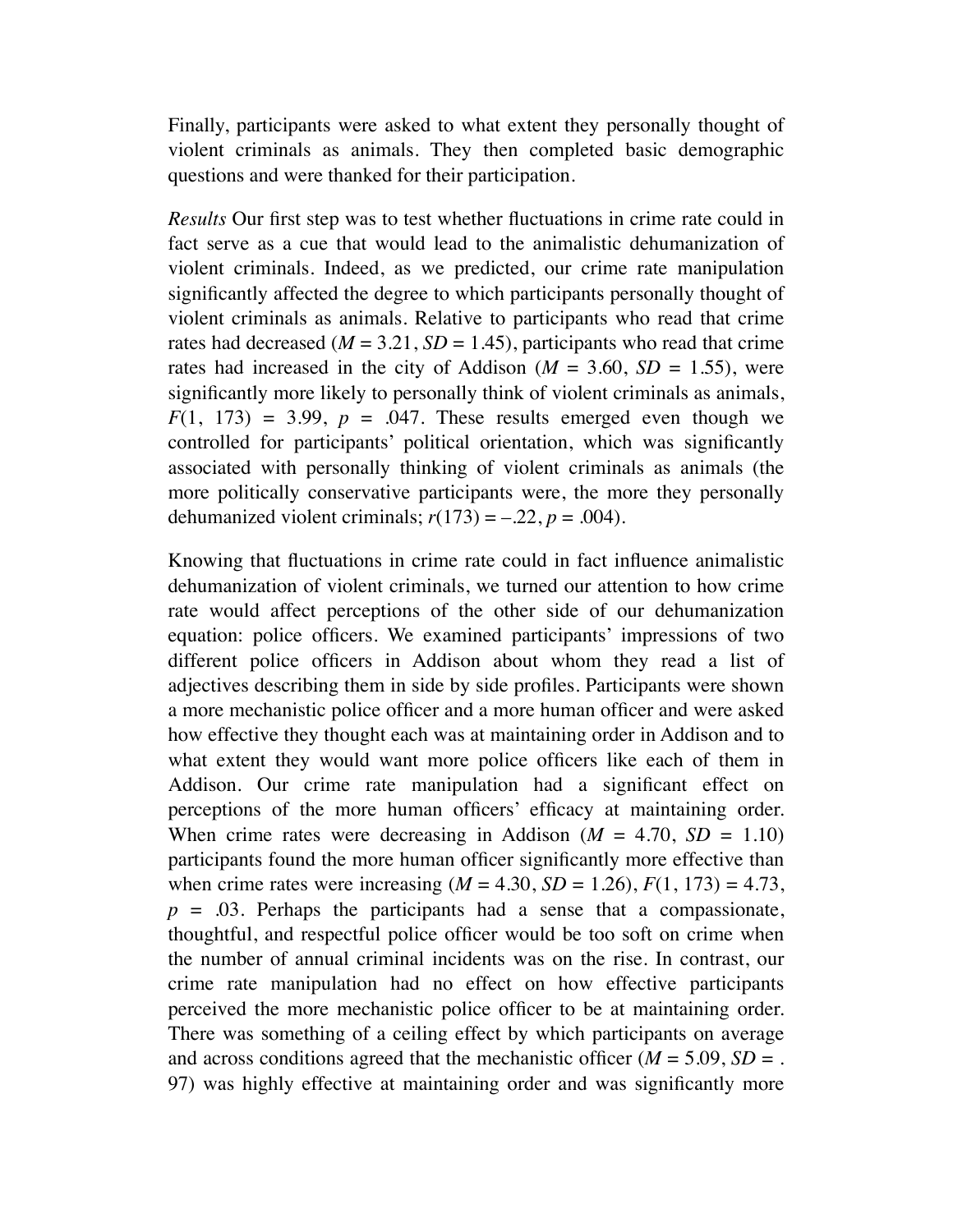effective than the human officer  $(M = 4.49, SD = 1.20), t(173) = 4.82, p < .$ 0005.

We obtained similar results when it came to the degree to which participants wanted more police officers in Addison to be like each of the officers they read about. Controlling for political orientation, crime rate significantly affected the degree to which participants wanted more officers in Addison to be like the mechanistic police officer and like the more human officer. More specifically, when crime rates were increasing in Addison ( $M = 4.64$ ,  $SD = 1.31$ ) participants wanted significantly more police officers to be like the mechanistic police officer than when crime rates were decreasing  $(M = 4.30, SD = 1.31), F(1, 173) = 3.88, p = .05.$ Inversely, when crime rates were increasing  $(M = 4.48, SD = 1.40)$ participants wanted significantly fewer police officers to be like the human officer than when crime rates were decreasing  $(M = 4.88, SD = 1.18), F(1,$  $173$ ) = 4.93,  $p = .03$ .

Most importantly, initial evidence emerged that supported our hypothesis that the dehumanization of one group could beget the dehumanization of another group. Participants were asked about the degree to which they thought police officers should take on more mechanistic roles to maintain order in Addison. The results revealed a significant association between wanting police officers to play more mechanistic roles and personally thinking about violent criminals as animals,  $r(173) = .21$ ,  $p = .007$ .

More evidence of the link between dehumanization of violent criminals and dehumanization of police officers emerged. The extent to which participants personally thought of violent criminals as animals was significantly correlated with how effective they thought the mechanistic police officer was at maintaining order,  $r(173) = .28$ ,  $p < .0005$ . The more participants dehumanized criminals, the more they thought a mechanistic police officer was effective at maintaining order. No such association existed between the dehumanization of criminals and views of the more human officer's efficacy at maintaining order.

Finally, the degree to which participants personally thought of violent criminals as animals significantly predicted the degree to which participants wanted more officers in Addison to be like each of the police officers they read about. Specifically, the more participants dehumanized violent criminals, the more they wanted Addison's police force to resemble the mechanistic officer,  $r(173) = .32$ ,  $p < .0005$ . Inversely, the more participants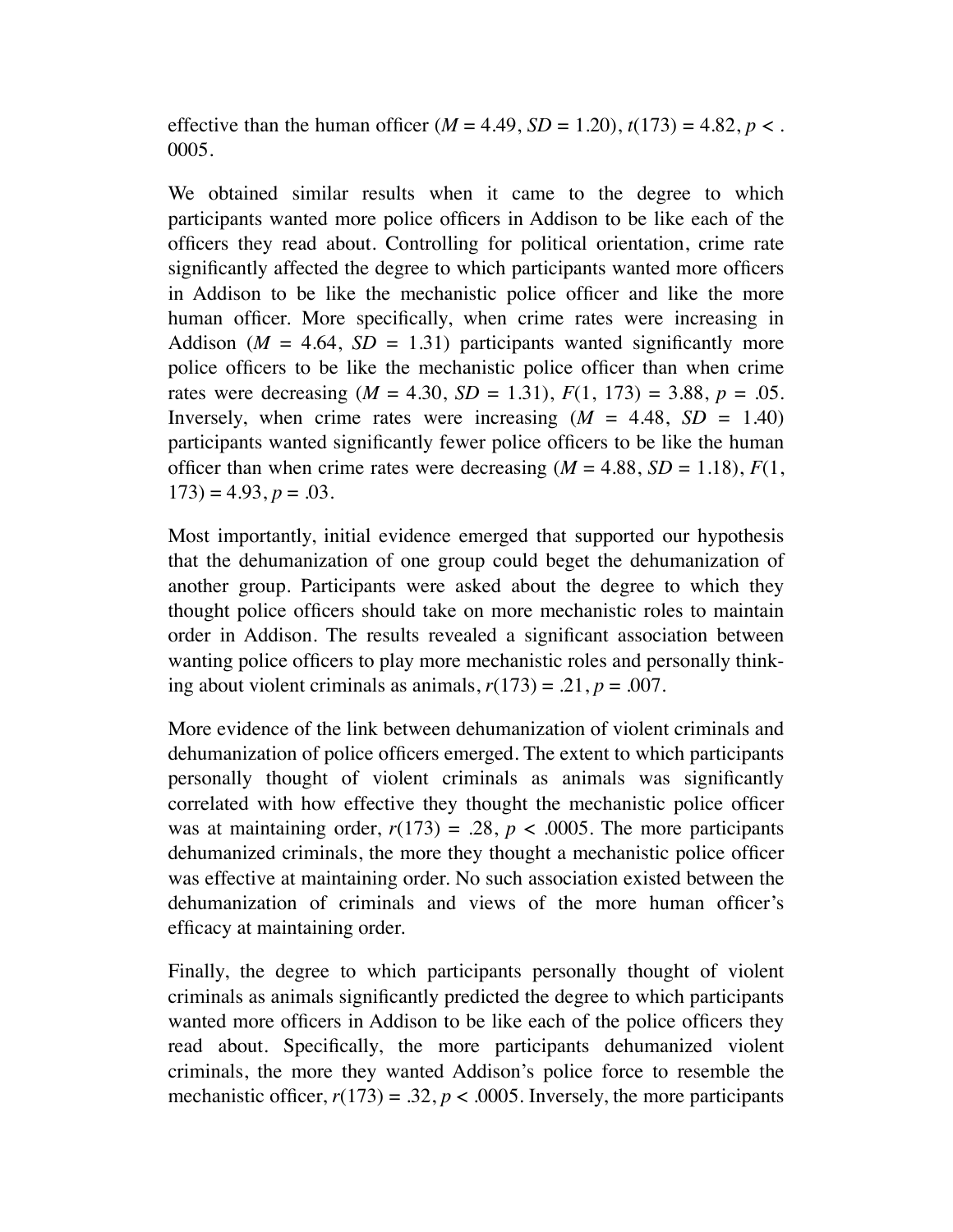dehumanized violent criminals, the less they wanted Addison's police force to resemble the more human officer,  $r(173) = -0.21$ ,  $p = 0.007$ .

Overall, participants felt that a mechanistic police officer was more effective at maintaining order than a more humanized police officer. Further, only when crime rates were decreasing did participants seem to consider that the more human officer might be effective as well. The animalistic dehumanization of violent criminals was associated with the preference for more mechanistic dehumanization among police officers. Further, this association was related to crime fighting policy; thinking about violent criminals as animals was associated with wanting a police force filled with RoboCops and not wanting a force to have more human police officers.

#### *Summary of Findings*

Across three studies, we found preliminary evidence for our primary predictions: that violent criminals and police officers are both dehumanized, albeit in two distinct ways, and that these two forms of dehumanization can work in concert. In Study 1, participants reported being aware of the cultural association between violent criminals and animals. They also personally endorsed thinking about violent criminals in this way. In Study 2, through an open ended pilot test, we explored what it means to think of violent criminals as animallike and police officers as machinelike. We found that describing violent criminals as animals, a form of animalistic dehumanization, was understood as denying them civility, refinement, moral sensibility, and rationality or logic. In turn, we found that describing police officers as machinelike, a form of mechanistic dehumanization, was understood as denying them cognitive openness, emotional responsiveness, agency and individuality, and interpersonal warmth. In Study 3, an experiment, we found that crime rate could in fact serve as a cue that would cause people to dehumanize violent criminals as animals. When crime was increasing, participants were more likely to think of violent criminals as animals than when crime was decreasing. Importantly, the dehumanization of criminals was associated with the dehumanization of police officers: The more participants personally thought of violent criminals as animals, the more they wanted police officers to play mechanistic roles. Both crime rate and personal dehumanization of violent criminals were related to how participants perceived two hypothetical police officers, one who was described as being more mechanistic and one who was described as being more human, and whether they wanted a fictional city's police force to be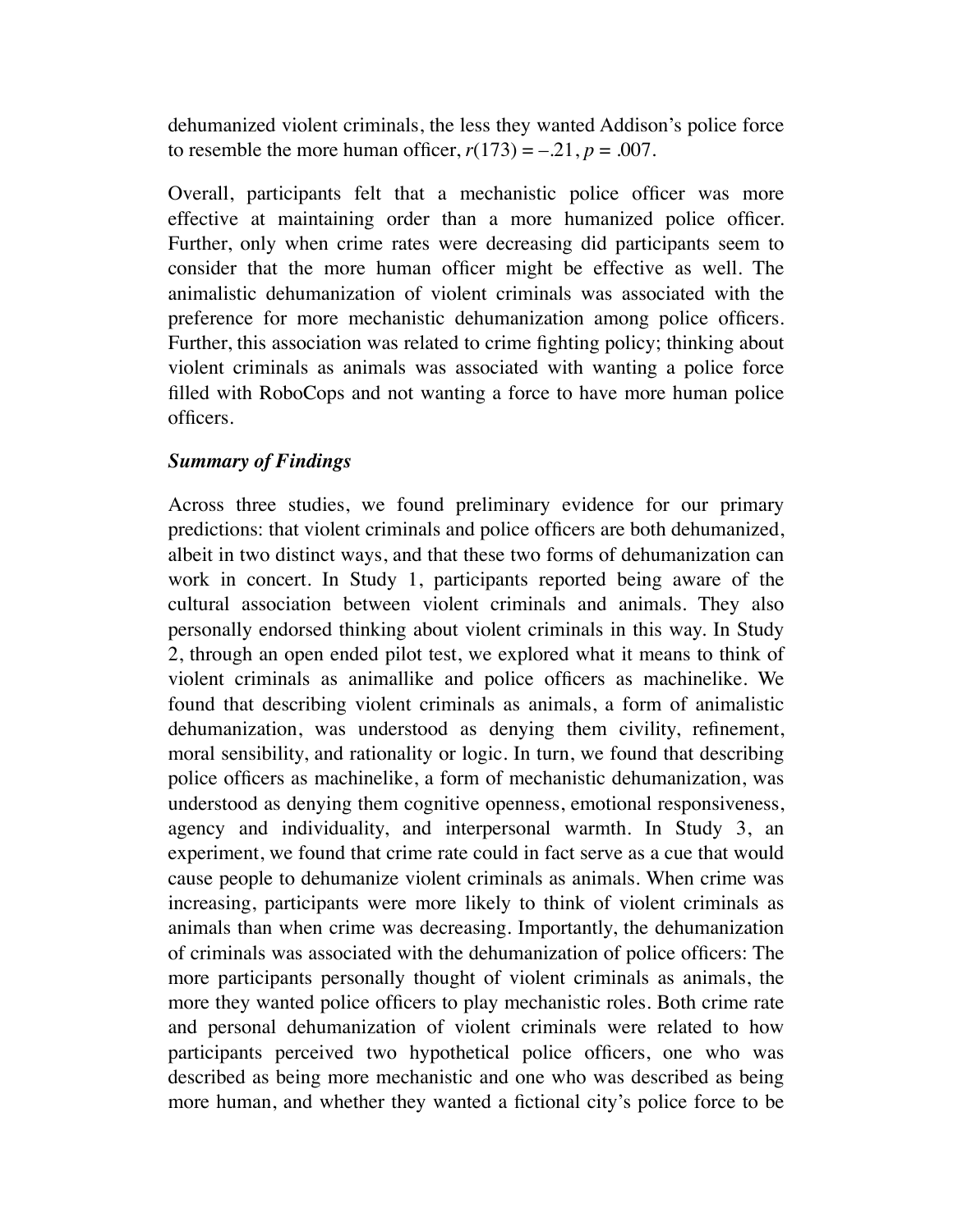composed of more mechanistic or more human officers. The more participants personally thought of violent criminals as animals, the more effective they thought the mechanistic officer was at maintaining order and the more they wanted Addison's police force to have more mechanistic officers. In contrast, the less participants personally thought of violent criminals as animals, the more they wanted the police force to resemble the human officer. Participants thought the human officer was more effective at maintaining order and wanted the force to have more warm officers when crime rates were decreasing relative to when they were increasing.

# **Final Thoughts and Future Directions**

Animalistic and mechanistic dehumanization appear to be related. Though mechanistic dehumanization is not discussed in inter-group contexts typically (but see, Bain, Park, Kwok, & Haslam, 2009), here we show that both forms of dehumanization together can be used to support intergroup conflict. Such a framework has the potential to be quite generative. In closing, we briefly highlight just a few potential directions.

## *Other Triggers*

In the preliminary studies presented here, we demonstrate that rising crime rates can trigger the mechanistic dehumanization of police officers. Might other factors trigger this type of dehumanization as well? For example, are police officers who wear uniforms and carry weapons more likely to be dehumanized than those who do not? Just as the swimsuit becomes the woman, perhaps the uniform and weapon become the police officer. Once the uniform is removed and the weapon dropped, police officers may be readily rehumanized.

Physical cues in the environment, as well as on the bodies of police officers, may influence their dehumanization. For example, when crime is isolated such that the majority of crime happens in one neighborhood or district, people may be more likely not only to think of criminals as animals, but also to want police officers to behave more like machines. In other work, we have shown that residential segregation can influence people's conceptions of race (Hetey & Eberhardt, 2013). Here, we suggest that spatial arrangements might influence dehumanization processes as well.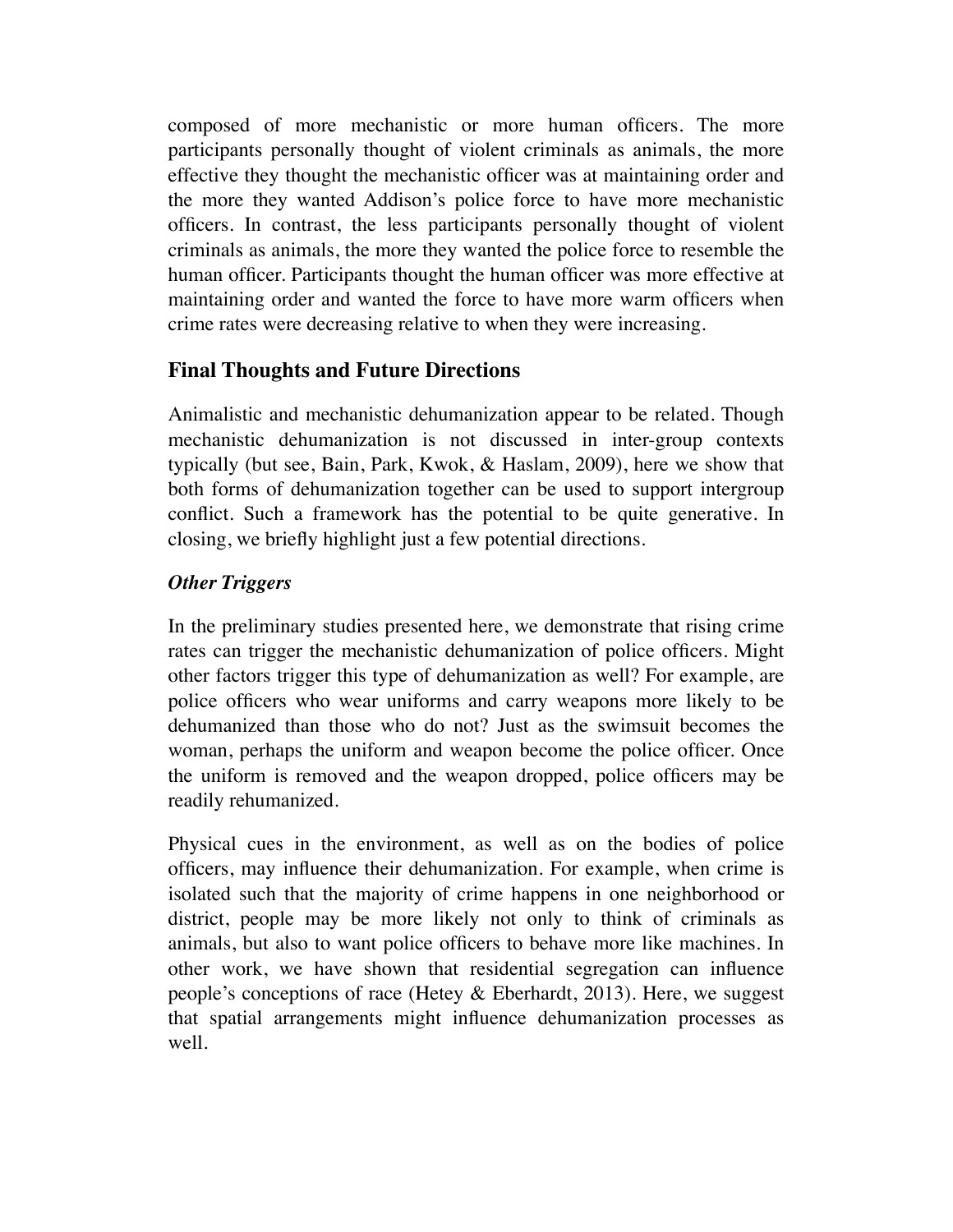#### *Other Benefits*

As discussed, oftentimes people have a desire to see violent criminals treated in a mechanistic manner by the police. So when police officers act mechanistically, to some extent, they are rewarded with public support. Yet behaving more mechanistically may not only satisfy the public, but may also be a more effective strategy for reducing crime and maintaining order than other less mechanistic strategies. In the preliminary data we collected, our study participants seemed to think so. Perhaps law enforcement officials do as well. Indeed, "tough on crime" policies that emphasize detachment and punishment are quite consistent with mechanistic policing. For decades, such strategies have been adopted by major law enforcement agencies across the United States, though their effectiveness has become the subject of debate (e.g., see Greene, 1999).

Moreover, being seen as machinelike by the public may offer police officers a sense of protection—a protection which seems to shield them from the atrocities to which they are called to bear witness. Officers may also want to capitalize on the public's desire to view them as mechanistic if it creates more contrast between how police officers are seen and how violent criminals are seen. More specifically, being seen as machinelike may prevent police officers from becoming animalized. Indeed in one study, we found that participants believed it was significantly more negative for police officers to be thought of as animals than to be thought of as machines.

#### *Other Harms*

Although mechanistic dehumanization may offer police officers some degree of protection, like any form of dehumanization, it also comes with costs. For one, this mechanistic dehumanization may motivate people (especially criminals) to commit violence against the police. To the extent that the police are viewed mechanistically, they are not viewed as real human beings. They, instead, become symbols of the state—of unjust laws, of oppression, of domination, and so forth. Thus, police officers become the targets for the expression of displeasure and frustration.

Moreover, although the law-abiding public seems to want police officers to approach violent criminals mechanistically (especially when crime is on the rise and/or when they view violent criminals as animals), the public may not want to be approached by mechanistic police officers themselves. Given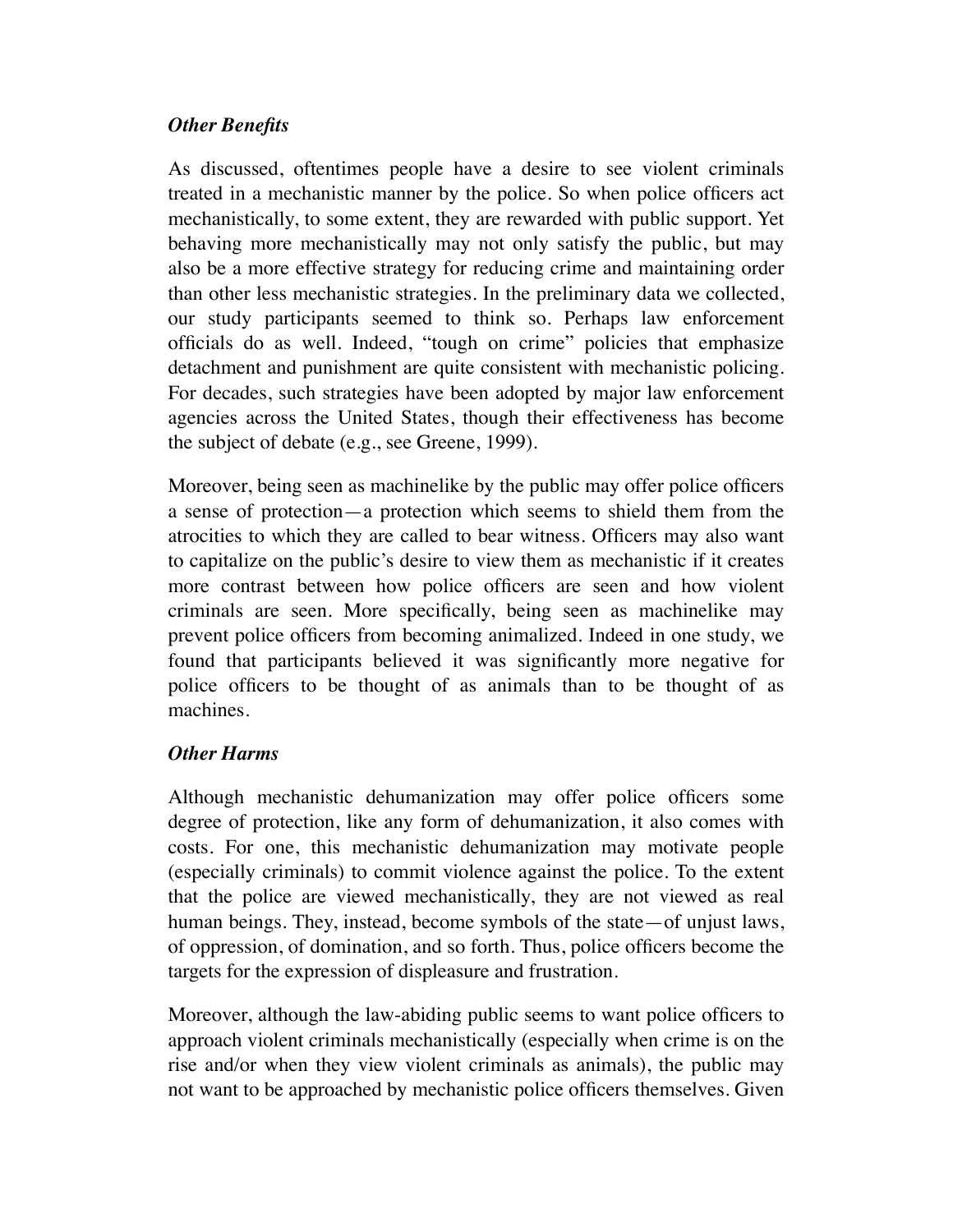that it is not always clear who is criminal and who is law abiding, police officers often find themselves in an inescapable dilemma: People want the police to behave more mechanistically but complain vehemently when the police treat them more mechanistically.

Finally, not only do criminals and law-abiding citizens have the potential to turn against police officers, police officers may, in fact, turn against themselves. As they are encouraged to behave more mechanistically, over time, they may come to see themselves as others do, as nonhuman machines designed to carry out the wishes of the state—without feeling, without individuality.

#### *Other Contexts*

The relationship we observe between animalistic and mechanistic dehumanization in the case of violent criminals and police officers likely also plays out in other contexts, especially in times of war. Wartime enemies are commonly dehumanized and likened to animals (Kelman, 1973; Smith, 2011). And in fact, in many parts of the world, military personnel are trained explicitly to think of war as hunting rather than murder and to think of the enemy as game animals (Roscoe, 2007). Yet, there is a consequence here that frequently goes unacknowledged: The more they dehumanize the enemy, the more they them- selves become dehumanized. Referring to sanctioned mass violence, like the Shoah and the Vietnam War, Kelman (1973) explained how the participation in such violence dehumanizes not only the victim, but also the victimizer. In fact, Kelman describes the victimizer as becoming "increasingly dehumanized through the enactment of his role" (p. 51). Empirically, Bastian, Jetten, and Radke (2012) recently showed that playing violent video games caused participants to not only view their opponents, but also themselves, as less human. Though dehumanization occurs for those on both sides, we would argue that the nature of that dehumanization differs—as the enemy becomes more animalistic, the in-group becomes more mechanistic.

Finally, though we have discussed the role of dehumanization in violent contexts throughout this chapter, animalistic and mechanistic dehumanization may be related in nonviolent contexts as well. Researchers who study infrahumanization recognize all too well that dehumanization need not be extreme, but can occur subtly and frequently in our routine interactions with others (Vaes, Leyens, Paladino, & Miranda, 2012). Just as we dehumanize police officers mechanistically, so too might we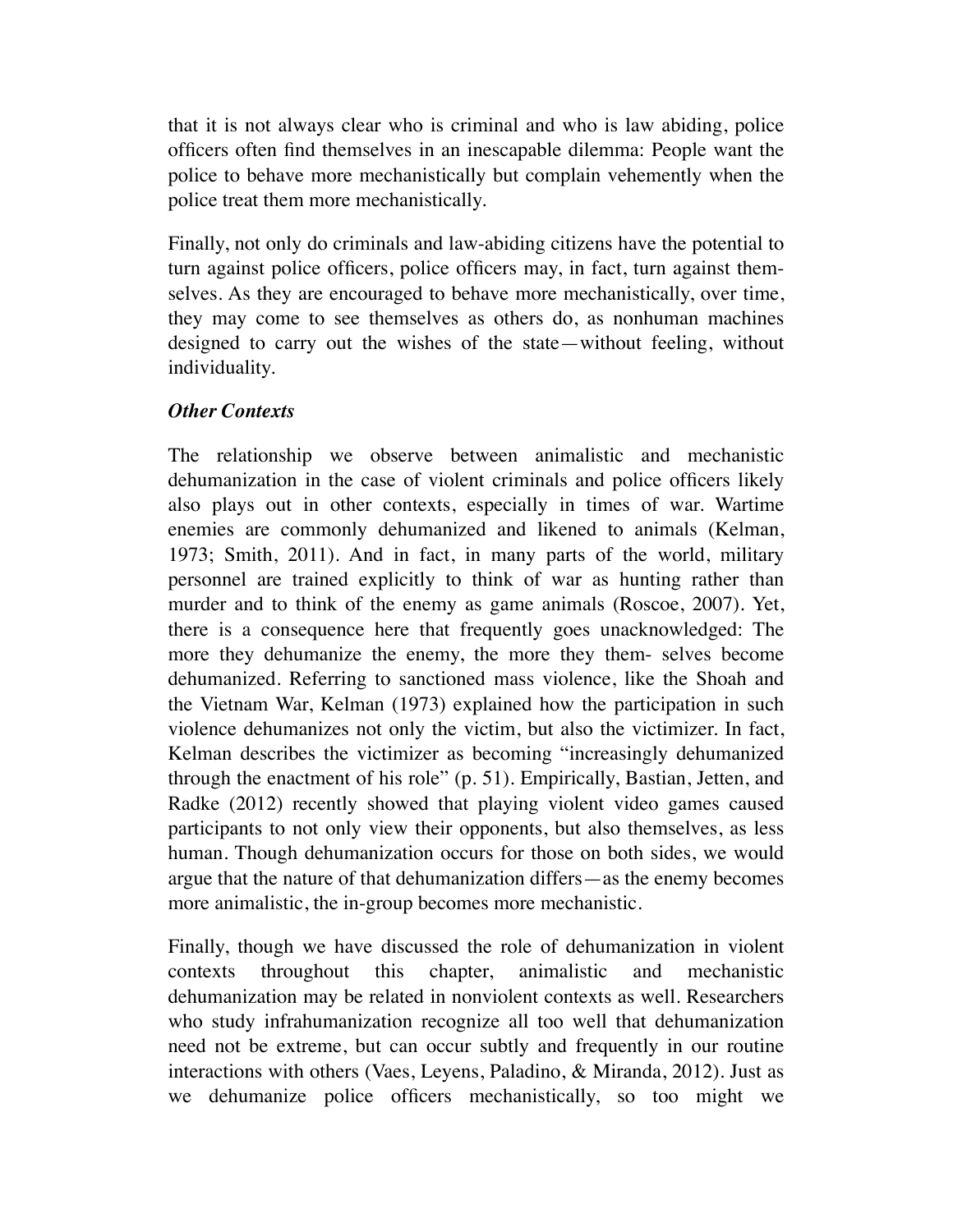dehumanize those in non- violent contexts—the clerk, the customer service representative, the waiter, the teacher. In fact, anyone playing a predefined role can be mechanistically dehumanized. Based on the work presented here, as we dehumanize others in these ways, perhaps we ourselves, slowly, become animals.

#### **References**

Adam, H., & Galinsky, A. D. (2012). Enclothed cognition. *Journal of Experimental Social Psychology, 48*(4), 918–925.

Bain, P., Park, J., Kwok, C., & Haslam, N. (2009). Attributing human uniqueness and human nature to cultural groups: Distinct forms of subtle dehumanization. *Group Process and Intergroup Relations, 12*(6), 789–805.

Bandura, A., Underwood, B., & Fromson, M. E. (1975). Disinhibition of aggression through diffusion of responsibility and dehumanization of victims. *Journal of Research in Personality, 9*(4), 253–269.

Bastian, B., & Haslam, N. (2010). Excluded from humanity: The dehumanizing effects of social ostracism. *Journal of Experimental Social Psychology, 46*(1), 107–113.

Bastian, B., Jetten, J., & Radke, H. R. M. (2012). Cyber-dehumanization: Violent video game play diminishes our humanity. *Journal of Experimental Social Psychol- ogy, 48*(2), 486–491.

Bell, R. L., Cleveland, S. E., Hanson, P. G., & O'Connell, W. E. (1969). Small group dia- logue and discussion: An approach to police-community relationships. *The Journal of Criminal Law, Criminology, and Police Science, 60*(2), 242–246.

Buhrmester, M., Kwang, T., & Gosling, S. D. (2011). Amazon's Mechanical Turk: A new source of inexpensive, yet high-quality, data? *Perspectives on Psychological Science, 6*(1), 3–5.

Castano, E., & Giner-Sorolla, R. (2006). Not quite human: Infrahumanization in response to collective responsibility for intergroup killing. *Journal of Personality and Social Psychology, 90*(5), 804–818.

Davison, J. (Producer), & Verhoeven, P. (Director). (1987). *RoboCop* [Motion pic- ture]. United States: Orion Pictures.

Donohue, P. (1996, June 21). "Beast" laughs & gets justice. *Daily News*, p. 2. Duke, K. (Producer & Director). (2002). *The Stanford prison experiment*  [Documentary]. United Kingdom: BBC.

Fredrickson, B. L., & Roberts, T. A. (1997). Objectification theory: Toward understanding women's lived experiences and mental health risks. *Psychology of*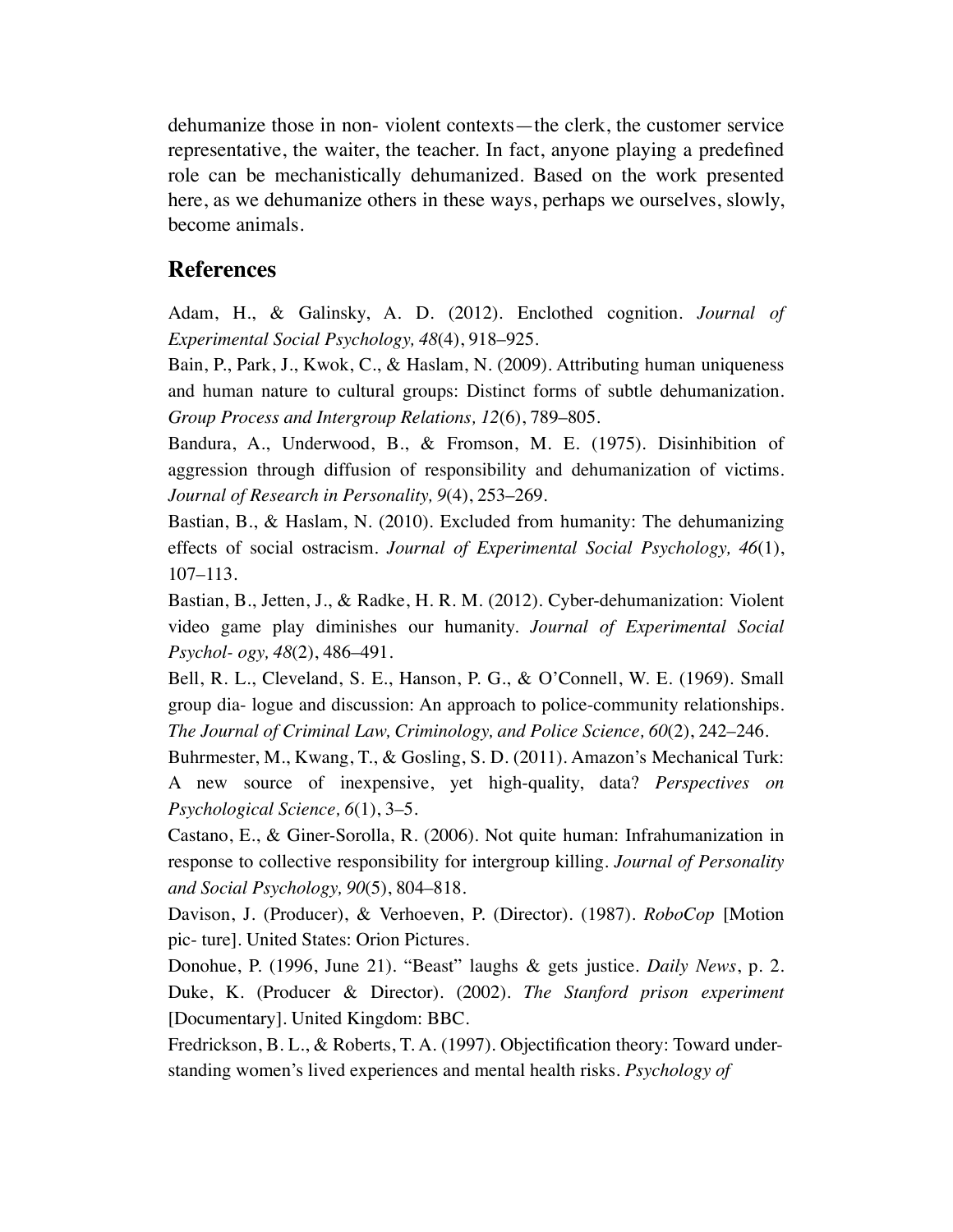*Women Quarterly, 21*(2)*,* 173–206.

Fredrickson, B. L., Roberts, T. A., Noll, S. M., Quinn, D. M., & Twenge, J. M. (1998).

That swimsuit becomes you: Sex differences in self-objectification, restrained eating, and math performance. *Journal of Personality and Social Psychology, 75*(1), 269–284.

Goebbels, J. (Producer), & Hippler, F. (Director). (1940). *Der ewige Jude.*  [Motion picture]. Germany: Deutsche Filmherstellungs und Vertriebs GmbH.

Goff, P. A., Eberhardt, J. L., Williams, M. J., & Jackson, M. C. (2008). Not yet human: Implicit knowledge, historical dehumanization, and contemporary consequences. *Journal of Personality and Social Psychology, 94*(2), 292–306.

Goring, C. B. (2010). *The English convict: A statistical study.* Charleston, SC: Nabu Press. (Original work published 1913)

Greene, J. A. (1999). Zero tolerance: A case study of police policies and practices in New York City. *Crime and Delinquency, 45*(2), 171–187.

Hagan, J., & Rymond-Richmond, W. (2008). The collective dynamics of racial dehu- manization and genocidal victimization in Darfur. *American Sociological Review, 73,* 875–902.

Hall, C. C. I., & Crum, M. J. (1994). Women and "body-isms" in television beer commercials. *Sex Roles, 31*(5–6), 329–337.

Haney, C., Banks, C., & Zimbardo, P. (1973). Interpersonal dynamics in a simulated prison. *International Journal of Criminology and Penology 1,* 69–97.

Haslam, N. (2006). Dehumanization: An integrative review. *Personality and Social Psychology Review, 10* (3), 252–264.

Haslam, N., Bain, P., Douge, L., Lee, M., & Bastian, B. (2005). More human than you: Attributing humanness to self and others. *Journal of Personality and Social Psychology, 89*(6), 937–950.

Heflick, N. A., & Goldenberg, J. L. (2009). Objectifying Sarah Palin: Evidence that objectification causes women to be perceived as less competent and less fully human. *Journal of Experimental Social Psychology, 45*(3)*,* 598–601.

Heflick, N. A., Goldenberg, J. L., Cooper, D. P., & Puvia, E. (2011). From women to objects: Appearance focus, target gender, and perceptions of warmth, morality and competence. *Journal of Experimental Social Psychology, 47*(3)*,* 572–581.

Hetey, R. C., & Eberhardt, J. L. (2013). *What neighborhoods signal about race: Norms of racial residential segregation, biological conceptions of race, and preferences for same race neighbors.* Manuscript in preparation.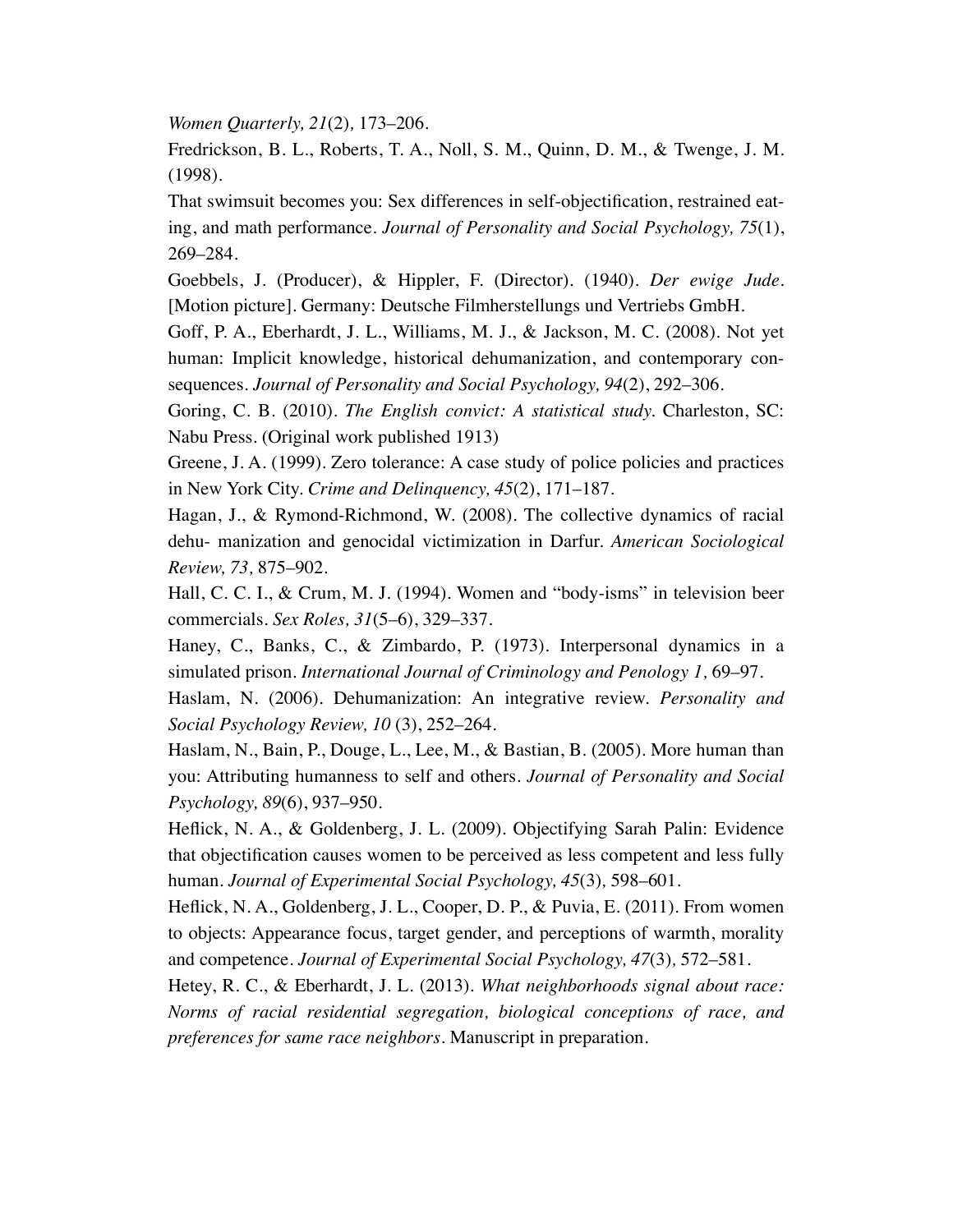Johnson, R. D., & Downing, L. L. (1979). Deindividuation and valence of cues: Effects on prosocial and antisocial behavior. *Journal of Personality and Social Psychology, 37*(9), 1532–1538.

Joseph, N., & Alex, N. (1972). The uniform: A sociological perspective. *American Journal of Sociology, 77*(4), 719–730.

Kelman, H. C. (1973). Violence without moral restraint: Reflections on the dehumanization of victims and victimizers. *Journal of Social Issues, 29*(4), 25–61. Lakoff, G., & Johnson, M. (1980). *Metaphors we live by.* Chicago, IL: University of Chicago Press.

Leyens, J. Ph., Demoulin, S., Vaes, J., Gaunt, R., & Paladino, M. P. (2007). Infrahumanization: The wall of group differences. *Social Issues and Policy Review, 1*(1)*,* 139–172.

Leyens, J. Ph., Paladino, M. P., Rodriguez-Torres, R., Vaes, J., Demoulin, S., Rodriguez-Perez, A., & Gaunt, R. (2000). The emotional side of prejudice: The attribution of secondary emotions to ingroups and outgroups. *Personality and Social Psychology Review, 4*(2)*,* 186–197.

Leyens, J. Ph., Rodriguez-Perez, A., Rodriguez-Torres, R., Gaunt, R., Paladino, M. P., Vaes, J., & Demoulin, S. (2001). Psychological essentialism and the attribution of uniquely human emotions to ingroups and outgroups. *European Journal of Social Psychology, 31*(4)*,* 395–411.

Lombroso, C. (2006). *Criminal man.* (M. Gibson & N. H. Rafter, Trans.). Durham, NC: Duke University Press. (Original work published 1896)

Madriz, E. I. (1997). Images of criminals and victims: A study on women's fear and social control. *Gender and Society, 11*(3), 342–356.

May, M. (2012, March 31). Vile "buzz" killer is caged for life; Polish man kicked to death. *The Sun,* p. 11.

Nussbaum, M. C. (1999). *Sex and social justice.* Oxford, England: Oxford Univer- sity Press.

Opotow, S. (1990). Moral exclusion and injustice: An introduction. *Journal of Social Issues, 46*(1), 1–20.

Raspberry, W. (1985, December 23). Before we kill again. *The Washington Post,*  p. A13. Roscoe, P. (2007). Intelligence, coalitional killing, and the antecedents of war. *Ameri*can Anthropologist, 109(3), 485–495.

Santa Ana, O. (2002). Brown tide rising: Metaphors of Latinos in contemporary *American public discourse.* Austin: University of Texas Press.

Seattle Police Department. (2012, February 1). *Policy and procedure manual.*  Retrieved from http://www.seattle.gov/police